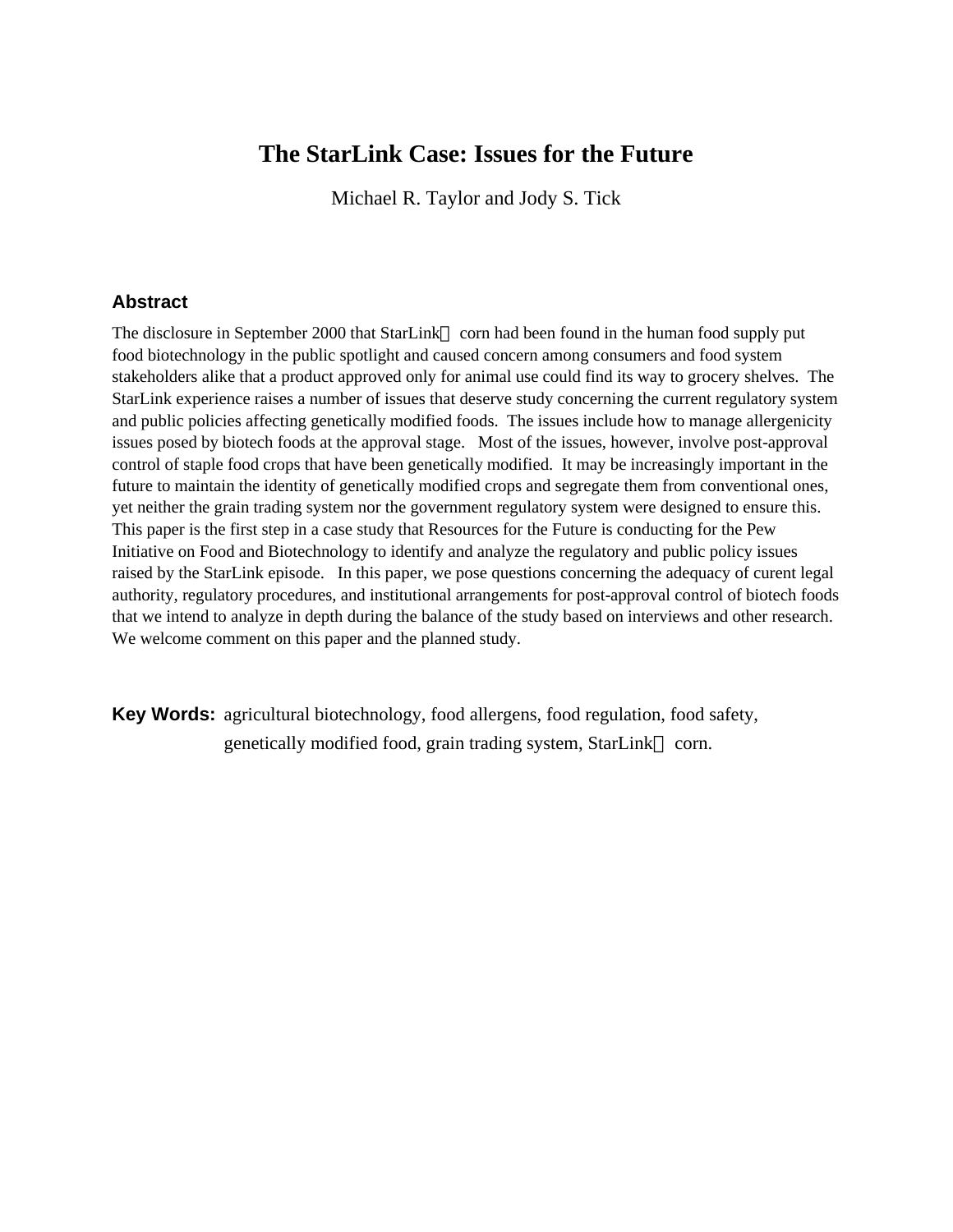# **Contents**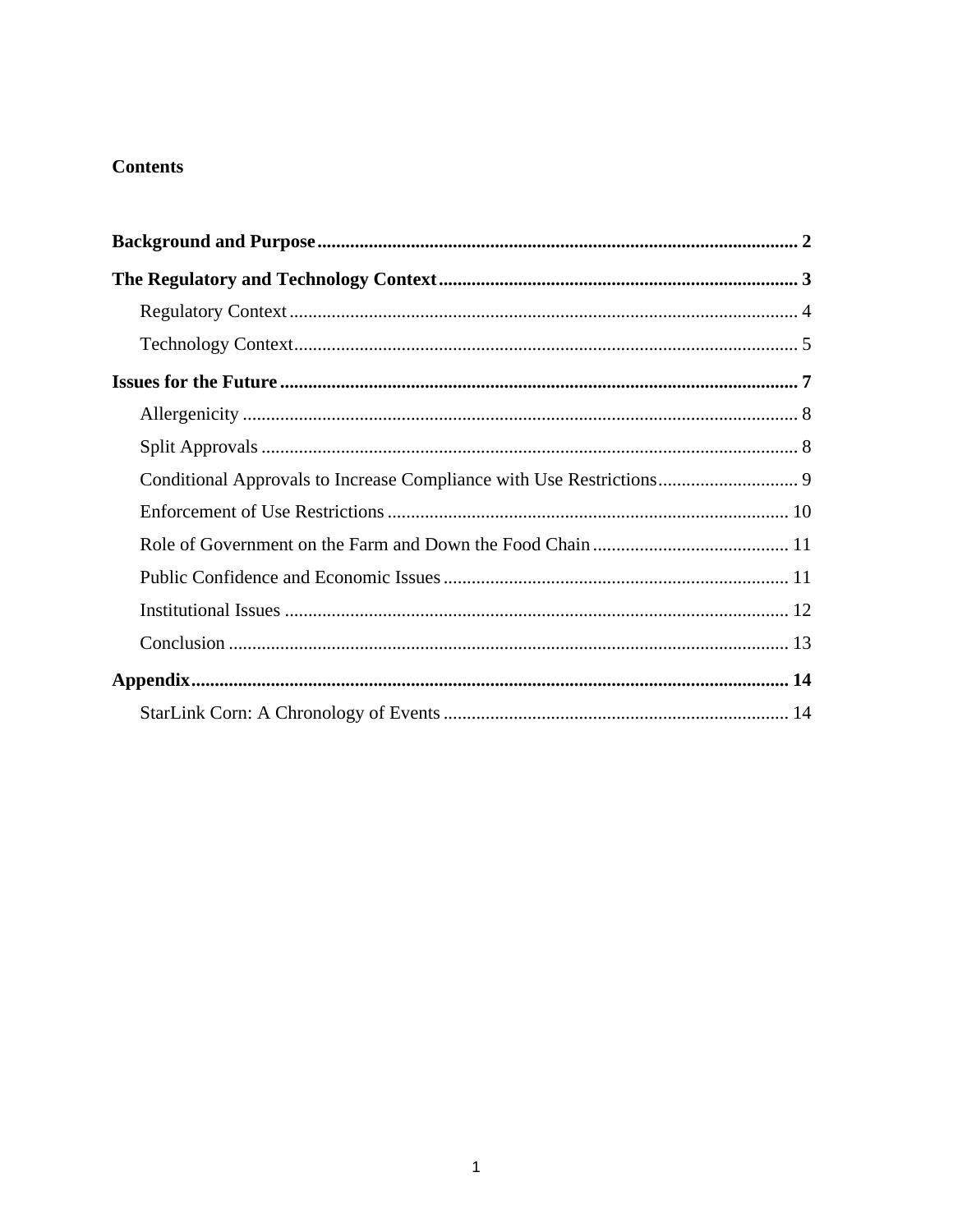### **The StarLink Case: Issues for the Future**

Michael R. Taylor and Jody S. Tick<sup>∗</sup>

### **Background and Purpose**

1

The discovery of StarLink<sup> $TM$ </sup> corn in human food was a seminal event in the evolving response of the American public to agricultural biotechnology. StarLink is the trademark for a variety of corn that has been genetically modified to produce its own pesticidal protein, Cry9C. This protein, like other Bt toxins, $\frac{1}{2}$  is effective in controlling certain insects and thus can substitute for chemical insecticidal sprays. Because of unresolved questions about the potential human allergenicity of the Cry9C protein, the Environmental Protection Agency (EPA) approved StarLink in 1998 for use only in animal feed and other industrial, nonfood uses. Nevertheless, in September 2000, StarLink corn was found in the human food supply, initially in corn tortillas but later in other processed foods. This event and its aftermath received extensive publicity and heightened public awareness of the presence of biotechnology-derived foods in the American food supply.

These events also focused attention in the press and public on how biotech foods are regulated. The presence of StarLink in the human food supply was unlawful. It prompted a swift government regulatory response and the mobilization of an intensive effort by government and industry to contain the StarLink corn and prevent its further infiltration of the human food supply. This was important for legal compliance, public health, and economic reasons. Although it is still unresolved whether the Cry9C protein is a human allergen, everyone involved in the matter agreed that it was essential to gain control of StarLink and restrict it to its lawful uses in order to maintain consumer confidence and the confidence of the grain trade in the safety and integrity of the American food supply. All the players—EPA, the Food and Drug Administration

<sup>∗</sup> Michael R. Taylor is a Senior Fellow and Jody S. Tick is a Research Assistant at Resources for the Future, Washington, D.C.

<sup>1</sup> Bt toxins are produced naturally by the bacterium *Bacillus thuringiensis* and also by plants that have been genetically modified to contain the toxin-expressing gene from the bacterium.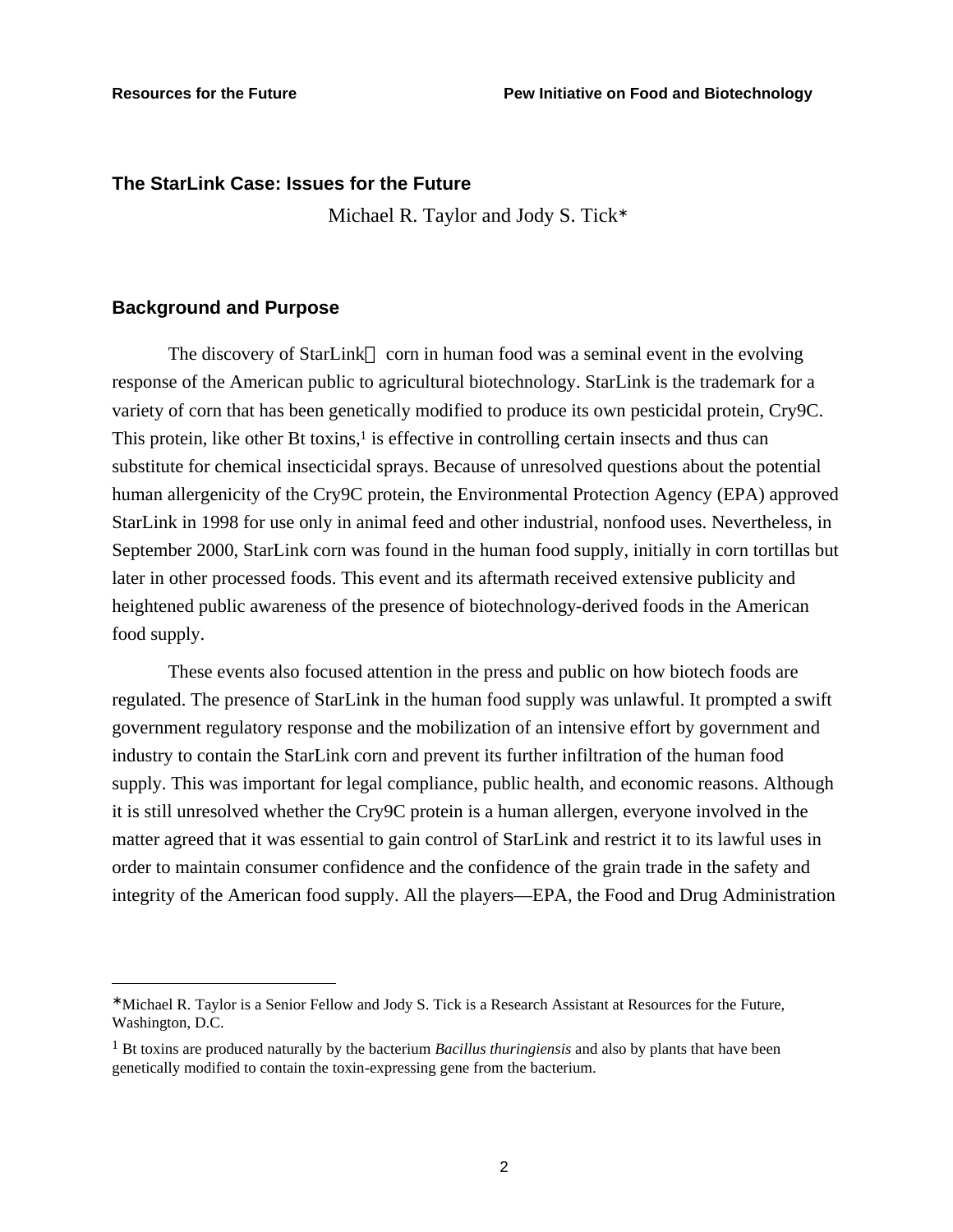(FDA), the Department of Agriculture (USDA), Aventis CropScience (StarLink's owner), the grain trading industry, and the food industry—actively cooperated to contain StarLink.

Many observers, however, immediately questioned EPA's original decision to approve StarLink corn solely for animal use, citing the lack of an established market infrastructure for maintaining the identity of specific lots of corn and segregating them from others. Corn is traded as a commodity, and commingling is commonplace. In response to this concern, EPA has already said that it would no longer grant "split" approvals for genetically modified crops. Animal feed uses for crops like corn will be approved only if the human use is also approved. This is an important regulatory lesson from the StarLink experience.

StarLink raises a number of other regulatory issues at both the approval and the postapproval stages of the regulatory process. Though interesting as a *sui generis* exercise in crisis management, StarLink is fundamentally more important as a harbinger of issues that EPA, FDA, and USDA will be facing for years to come in their routine oversight of biotech foods, especially in the area of ensuring postapproval compliance with regulatory requirements. The purpose of this discussion paper is to identify some of those issues.

This paper is the first step in a case study of the StarLink episode that Resources for the Future (RFF) is conducting for the Pew Initiative on Food and Biotechnology. The next step will be to analyze the regulatory and policy issues raised by StarLink and how they might be addressed. The study will culminate in a paper that is intended to inform the Pew Initiative's stakeholder consensus process, as well as the public debate about how biotech foods should be regulated.

A chronology of the StarLink case, highlighting the events that help frame the regulatory and policy issues, is given in the Appendix. We have prepared the paper to define, at least preliminarily, the scope of our study and to stimulate thinking and discussion, especially among participants in the StarLink episode and other experts with whom we will seek interviews. We welcome comments from all readers.

### **The Regulatory and Technology Context**

The regulatory and public policy issues identified in this paper arise in the context of the current regulatory framework for agricultural biotechnology and the special regulatory challenges posed by the nature of the technology. The regulatory and technology context will be analyzed in some depth during the course of the study, but they are summarized briefly here.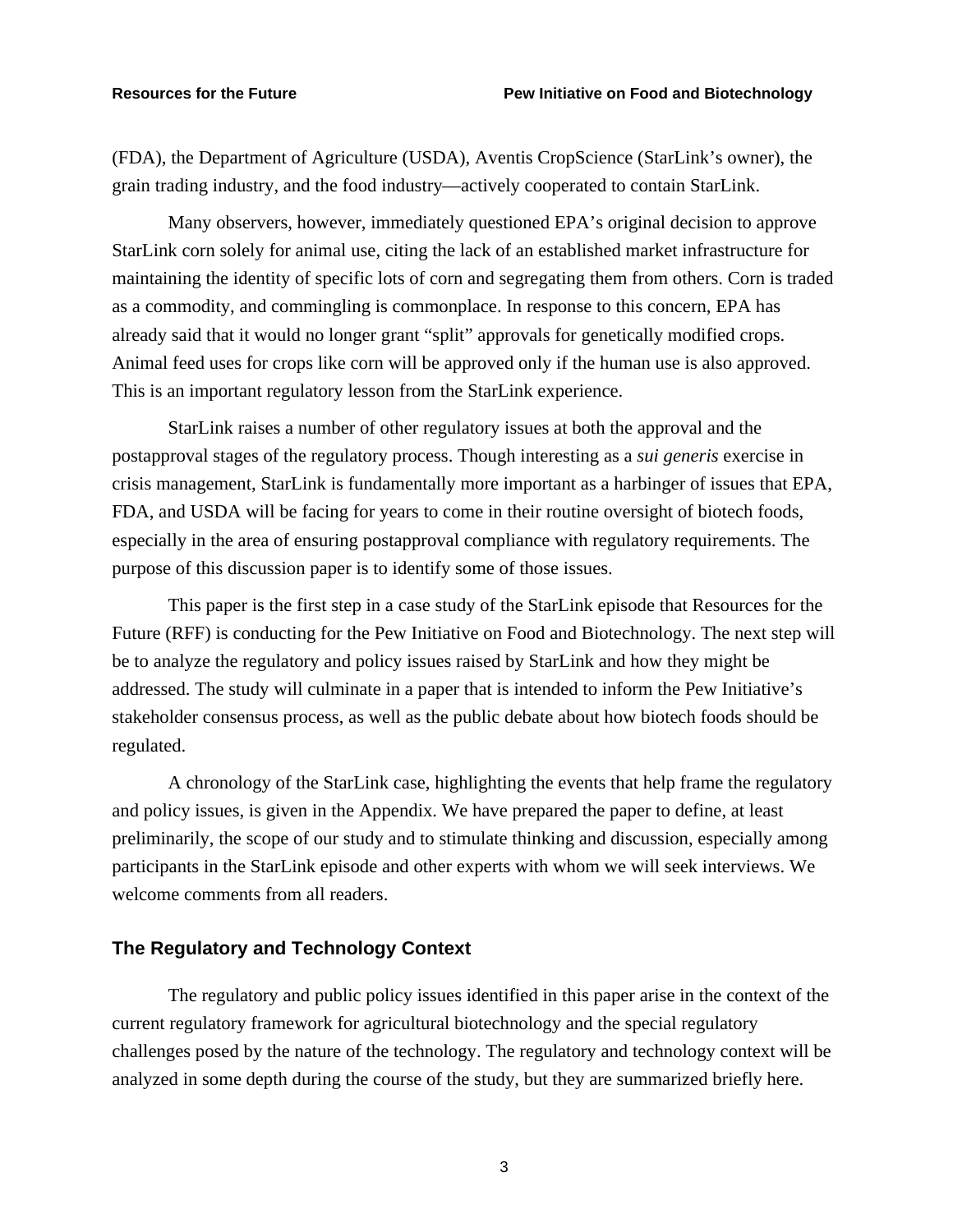### *Regulatory Context*

For purposes of this paper and the larger study, we consider regulatory oversight of agricultural biotechnology to have three broad purposes: (1) to protect health and the environment, (2) to ensure compliance with regulatory requirements, whatever their purpose, and (3) to provide a basis for public confidence in the safety of the technology. The third purpose is not explicitly within the charge of the regulatory system. It is included here, however, because it is what many consumers and commercial stakeholders want from the system so that they can decide whether to accept biotechnology on the basis of its costs, benefits, or other considerations they deem relevant, not on the basis of unresolved safety concerns. One issue our StarLink case study will address is how this "public confidence" purpose should influence regulatory standards and procedures and the allocation of resources to the regulatory effort.

StarLink corn was subject to premarket oversight by three agencies—USDA, EPA, and FDA. Under the Plant Protection Act, USDA evaluates whether a new, genetically modified crop poses a threat to existing crops and authorizes commercialization with or without continuing oversight, depending on the potential risk. In the case of crops modified to produce a pesticidal substance, EPA registers the crop (i.e., authorizes its use under specified conditions) under the Federal Insecticide, Fungicide, and Rodenticide Act (FIFRA) if it finds that the crop causes no unreasonable adverse effects on the environment. EPA evaluates the safety of the pesticidal substance in food under the Federal Food, Drug, and Cosmetic Act (FFDCA) and allows its presence in food if it finds there is a reasonable certainty that no harm will result from consumption. FDA, also acting under FFDCA, reviews the assessment made by the new crop's owner of the safety of its nonpesticidal components and informs the owner if it has any safetyrelated questions or objections.

Responsibility for post-approval oversight is divided between EPA and FDA. EPA is responsible for ensuring that registrants and growers of a genetically modified crop market and use the crop in accordance with any conditions imposed by EPA at the time of registration. In the case of StarLink, this meant ensuring that the product was promoted by Aventis and its distributors and used by farmers only for animal feed. FDA is responsible for enforcing the use restrictions on food in commerce. In the case of StarLink, this meant taking regulatory action, as needed, to exclude StarLink corn from the human food supply.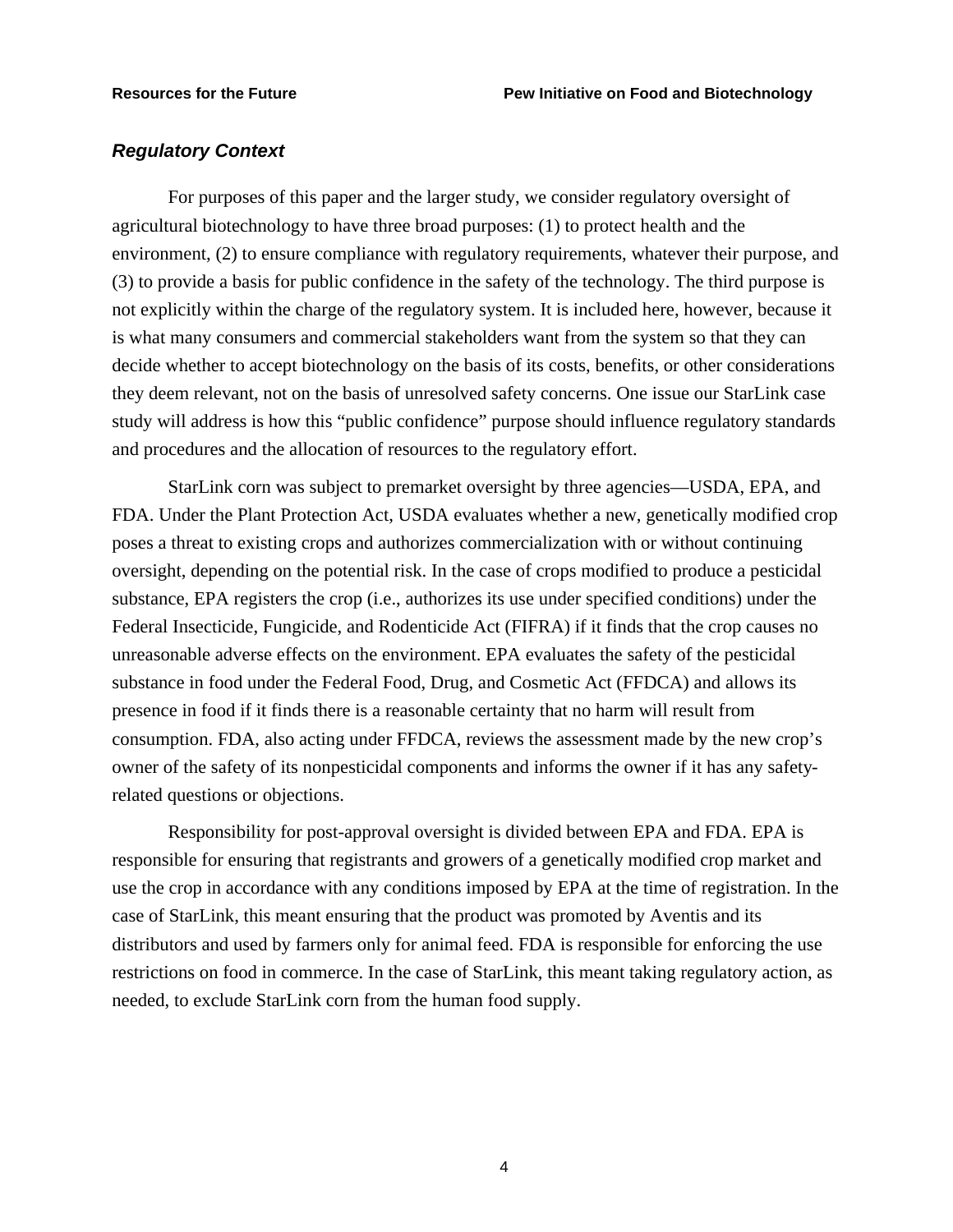### *Technology Context*

For regulatory purposes, what makes biotech crops different from conventional crops and chemicals used to produce and process food? The Coordinated Framework for the Regulation of Biotechnology, issued in 1986 by the White House Office of Science and Technology Policy,<sup>2</sup> was based on the assumption that there were no fundamental differences and thus that the technology could be regulated effectively within existing statutes and frameworks. At a conceptual level, this assumption may make sense. In the case of StarLink corn, the Bt toxin expressed in the plant is a pesticide whose safety for health and the environment can be assessed and regulated under FIFRA and FFDCA.

At a practical level, however, there are important differences for regulatory purposes between biotech crops and conventional crops and chemicals—differences that are directly relevant to the StarLink case and, even more importantly, to future applications of agricultural biotechnology. They relate primarily to the practical problem of postapproval control.

One of the core concepts underlying the regulation of chemical pesticides and other conventional chemicals used in food production and processing is that these chemicals are evaluated and approved for specific uses that EPA and FDA have found to meet the applicable safety standard. This regulatory approach implies a need to control how the chemical is used by farmers and processors so that it enters the environment and food chain only under those circumstances that have been found safe. This mode of regulation also implies the ability of regulatory agencies to verify compliance with the approved conditions of use and to take effective action in the case of violations.

In the case of chemical pesticides, we have well-established tools for maintaining this control and verifying compliance. EPA prescribes in the product label how the farmer can use the chemical and generally sets a quantitative tolerance level that, based on extensive testing, reflects the maximum amount of residue that should be present in the food if the chemical has been used safely and in accordance with the label. The entry of the chemical into the environment and food supply is then controlled directly by the farmer, who has legal accountability to EPA. FDA can test food to determine whether the tolerance has been exceeded, and it can remove from commerce commodities or food products containing violative residues.

<u>.</u>

<sup>2</sup> 51 Fed. Reg. 23302 (June 26, 1986).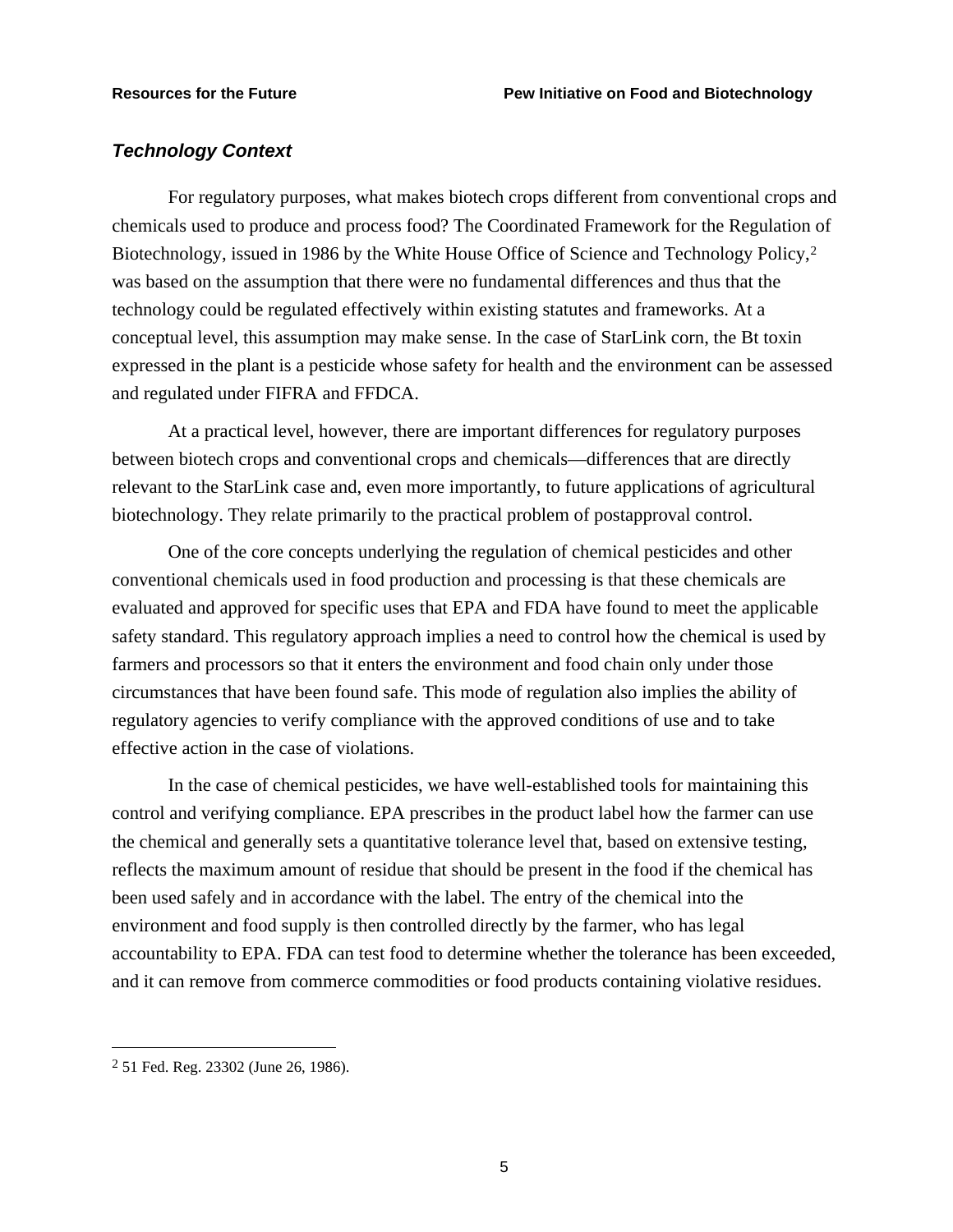FDA has an established sampling and testing program for conventional pesticide residues in food, and this approach to control is well-accepted among U.S. trading partners.

In the case of crops genetically modified to contain the Bt toxin, such as StarLink, practical control of how the pesticide enters the environment and food supply presents new challenges. The pesticide is not applied externally to the plant by a farmer who is legally obligated to follow a label, but rather is incorporated into the plant itself and becomes an inherent part of a living organism and, subsequently, a commodity grain. This raises the possibility that, through the spread of pollen to nearby fields, the pesticidal trait might unintentionally be transferred (or "outcrossed") to other corn varieties for which it is not approved and whose owner may be unaware it happened, as may have occurred in the case of StarLink (see Appendix, November 21, 2000; July 4, 2001). Outcrossing of pesticidal traits may also have environmental consequences that merit control of how the biotech crop is used in the field. For both farmers and regulators, the outcrossing potential of plants with pesticidal traits presents control challenges that differ from those posed by conventional chemical pesticides.

Incorporation of the pesticidal trait into a commodity grain also poses new control issues because of extensive commingling of corn throughout the trading chain. First, the fact that the Bt toxin is produced within the plant means that it is more likely to persist throughout the food chain simply because it lacks the tendency of externally applied chemicals to be washed or worn off or to degrade, to at least some extent. Second, the Bt crop is likely to end up being mixed with other varieties. Farmers, who may be planting more than one variety of corn, are not generally accustomed to segregating one portion of their corn crop from another for regulatory purposes. Moreover, the farmer, who is the one person in the chain of distribution who knows for sure what he or she planted and under what regulatory restrictions, controls only his or her practices and the first sale of the crop. After that, the grain trade is organized in a way that is likely to result in the commingling of corn, without regard to regulatory distinctions among various lots. Although we have well-established analytical methods and other measures for ensuring that violative levels of conventional chemical pesticides do not reach consumers, the StarLink case suggests we may lack adequate tools to provide similar controls for biotech crops.

The ability to control how biotech crops are grown in the field and distributed through the food chain is likely to become an even more compelling issue in the future. This is due in part to the divergence in regulatory approaches and consumer acceptance of products between the United States and some of its trading partners, such as Europe and Japan. An increasing number of crops lawfully grown and sold here cannot be lawfully sold into some foreign markets. The

6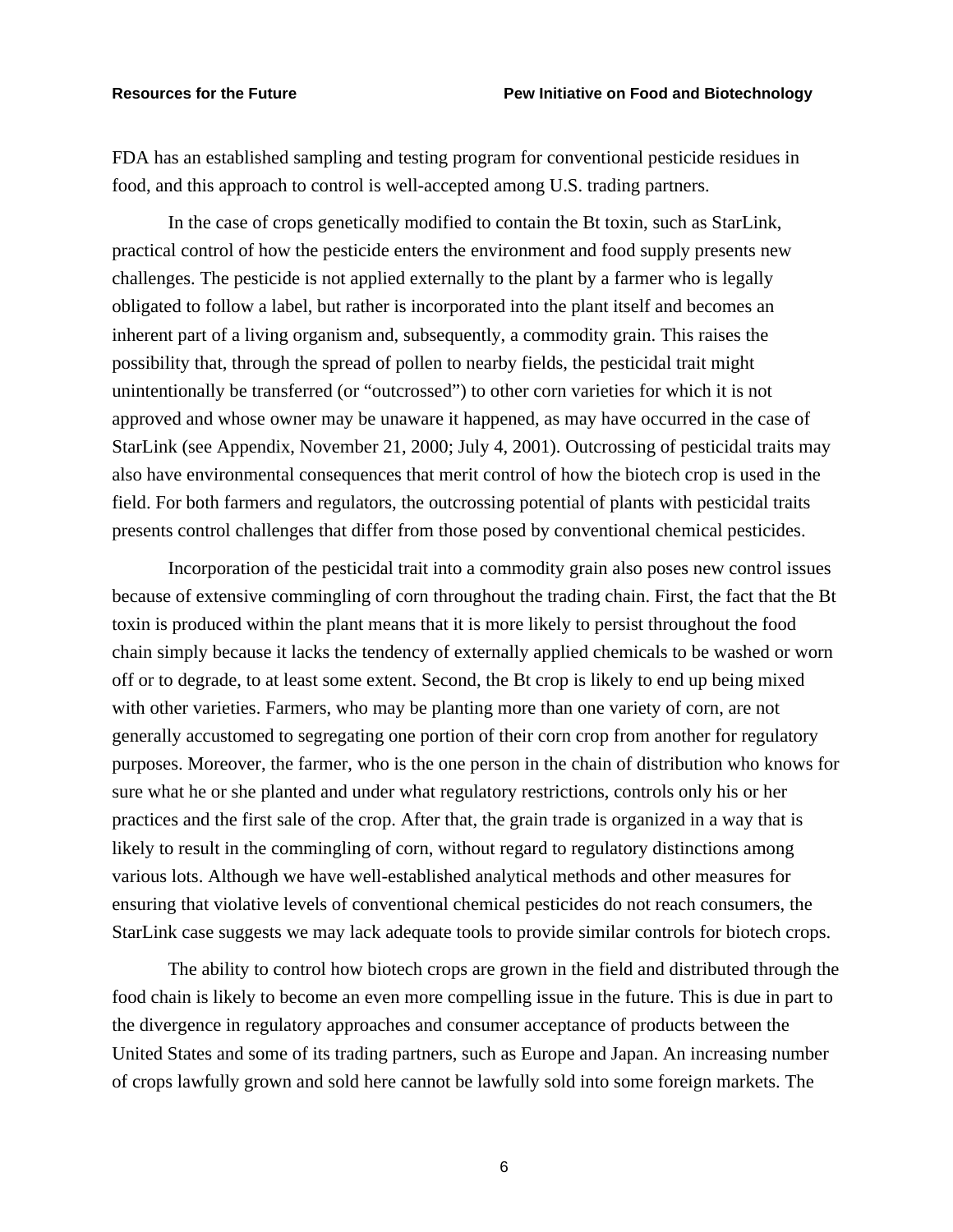regulatory system and the marketplace need to be able to tell the difference and ensure that only products approved for sale in the receiving countries are exported there.

It also is the nature of the technology itself, however, and what it is capable of doing that will heighten the need for postapproval control. Scientists envision modifying plants to improve their nutritional profile, either by reducing nutrients consumers seek to avoid or adding nutrients consumers or some special subpopulation seek in greater amounts. In either case, preserving the identity of these crops will be important for regulatory compliance and commercial reasons. For producers to avoid unlawful misbranding of the product and realize its commercial value, consumers will have to be told in a verifiable way what they are getting.

Scientists also envision modifying crops to produce pharmaceutical or other substances having industrial, nonfood uses. At the approval stage, regulators will set the conditions under which such crops can be grown so that the trait for which the genetically modified crop is being grown does not inadvertently spread to other plants. Regulators will also resolve in the approval process whether any portion of crops used for these purposes can be used for human food or animal feed. It will then be essential that regulatory agencies have the tools to verify compliance with these controls and take effective action when there are violations.

The StarLink case involved loss of control of a commodity crop that had been modified for agronomic purposes. It teaches important lessons about managing such products. The proponents of agricultural biotechnology envision future applications that will add value to food for consumers and create completely new uses for traditional crops. The StarLink case suggests that if these benefits are to be realized in a way the public can accept, we must take a hard look at a wide range of issues, but particularly how we control the use of these crops following their approval.

### **Issues for the Future**

With that context in mind, we sketch below some of the regulatory and public policy issues concerning agricultural biotechnology that are suggested by the StarLink case and that we plan to address in our case study. Most involve postapproval control of the technology, although the one specific health issue—the possible allergenicity of novel proteins—affects the regulatory process at the premarket testing and approval stage.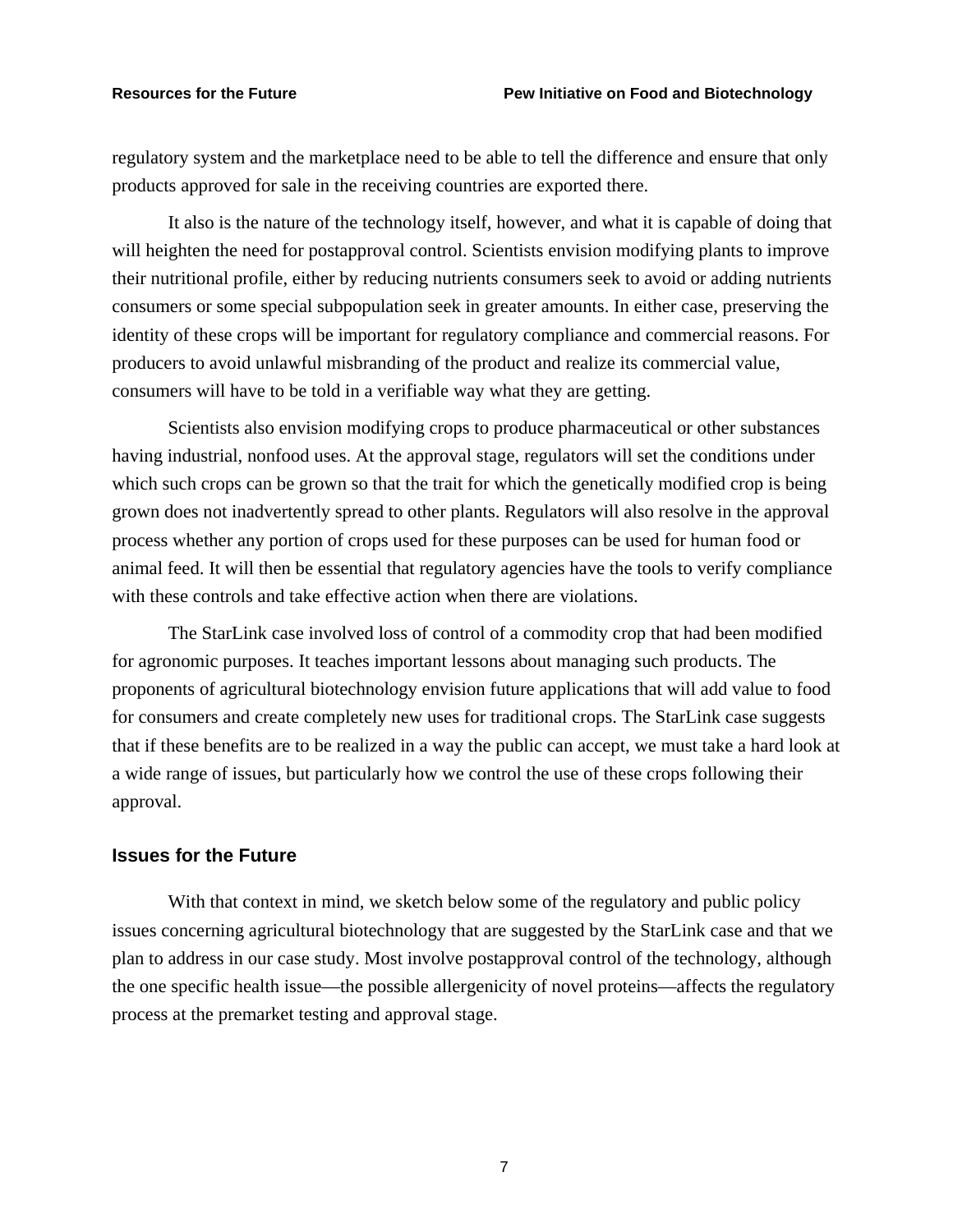# *Allergenicity*

• What evidence should be required to resolve whether a novel protein introduced through genetic modification or other means is nonallergenic?

*Discussion:* EPA concluded that the unresolved questions about the potential allergenicity of Cry9C precluded a finding that the substance was safe under the FFDCA's "reasonable certainty of no harm" safety standard for pesticides in food (see Appendix, December 21, 1999; December 1, 2000; July 25, 2001; July 27, 2001). This precautionary approach—not allowing new pesticide residues in food unless the sponsor has first demonstrated safety to EPA's satisfaction—is what FFDCA contemplates. It is unresolved, however, what tests and what quantity and quality of evidence, if any, can resolve allergenicity issues such as the one posed by StarLink. This is likely to be an important question because future applications of biotechnology are widely anticipated to result in the addition of novel proteins to food.

• Who is responsible for developing the scientific principles and generating the data required to resolve allergenicity issues?

*Discussion:* The legal burden of proof to demonstrate the safety of a novel protein is on the product's sponsor, who must generate and submit the data required to satisfy the standard of reasonable certainty of no harm. The debate about allergenicity in the StarLink case suggests there is further work to be done to develop the scientific principles and test protocols that should guide the generation of product-specific data. The industry has a commercial interest in developing this science. The public, too, has an interest so that the regulatory agencies can make sound, science-based decisions that protect public health. It is unresolved who has responsibility for developing the necessary science and how the necessary public and private resources will be marshaled. Failure to develop this science could slow the commercial development of agricultural biotechnology.

### *Split Approvals*

• Do EPA and FDA have the legal authority to deny a split approval when the safety standard for animal use of a novel protein has been satisfied?

*Discussion:* Ordinarily, when EPA and FDA consider a product for which approval has been sought solely for animal use, the agencies evaluate the product for that use only and approve or disapprove it on the basis of whether it meets the applicable standards governing the animal use, as in the case of StarLink corn. It is not unusual for EPA and FDA to approve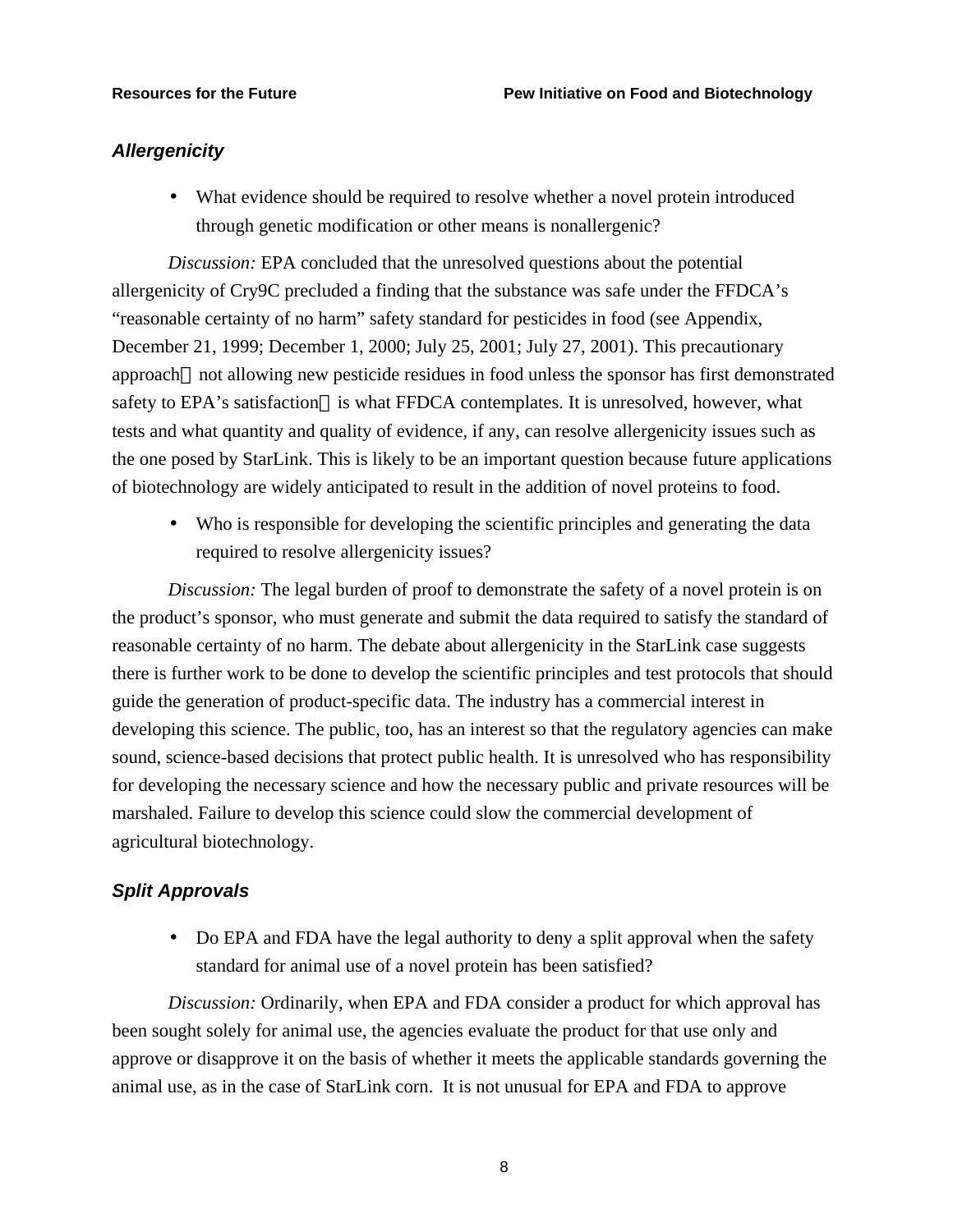products solely for animal use, and neither FIFRA nor FFDCA contain provisions that explicitly authorize denial of approval for animal use based on concerns about the adequacy of postapproval controls to keep a product out of the human food supply. Is there a need to clarify EPA's policy on split approvals for biotech crops and the policy's legal basis?

• To justify a split approval in a future case, what degree of assurance should exist that the product approved only for animal use can be kept out of the human food supply?

*Discussion:* There may be cases in which a split approval is sought and justified on scientific and economic grounds. For example, a product could involve adding a substance that is safe and valuable for animal nutrition but undesirable in human food. On what basis should a policy against split approvals be modified to allow such an animal product while excluding it from the human food supply?

# *Conditional Approvals to Increase Compliance with Use Restrictions*

• Do EPA and FDA have legal authority to impose conditions on approvals to facilitate compliance with use restrictions?

*Discussion:* In the StarLink case, EPA conditioned registration on the agreement of the original registrant (Plant Genetic Systems) to obtain written agreements from farmers to use StarLink corn only for animal feed. Under FIFRA and FFDCA, EPA and FDA routinely impose conditions on approvals of pesticides and food additives to ensure safe use. Do the agencies have adequate authority to condition approval on more active undertakings by the sponsor to ensure that the product is not put to unapproved uses? Can they condition approval on the existence of effective marketplace mechanisms to preserve the identity of lots and channel commodities to specific uses?

• Should EPA and FDA require, as a condition of approval, that every sponsor provide a practical analytical method that regulatory agencies can use to detect a genetically modified crop in the food supply?

*Discussion:* EPA normally requires that a method be available to enforce the tolerances (the legal limits) it sets for pesticide residues. Cry9C was exempted from the requirement of a tolerance, however, on the ground that a tolerance was not required to ensure the safety of the Bt toxin; thus EPA did not require that an analytical method be provided. When the press reported in September 2000 that StarLink had been found in human food, FDA had no method it could use immediately to verify this finding and conduct its own surveillance of the human food supply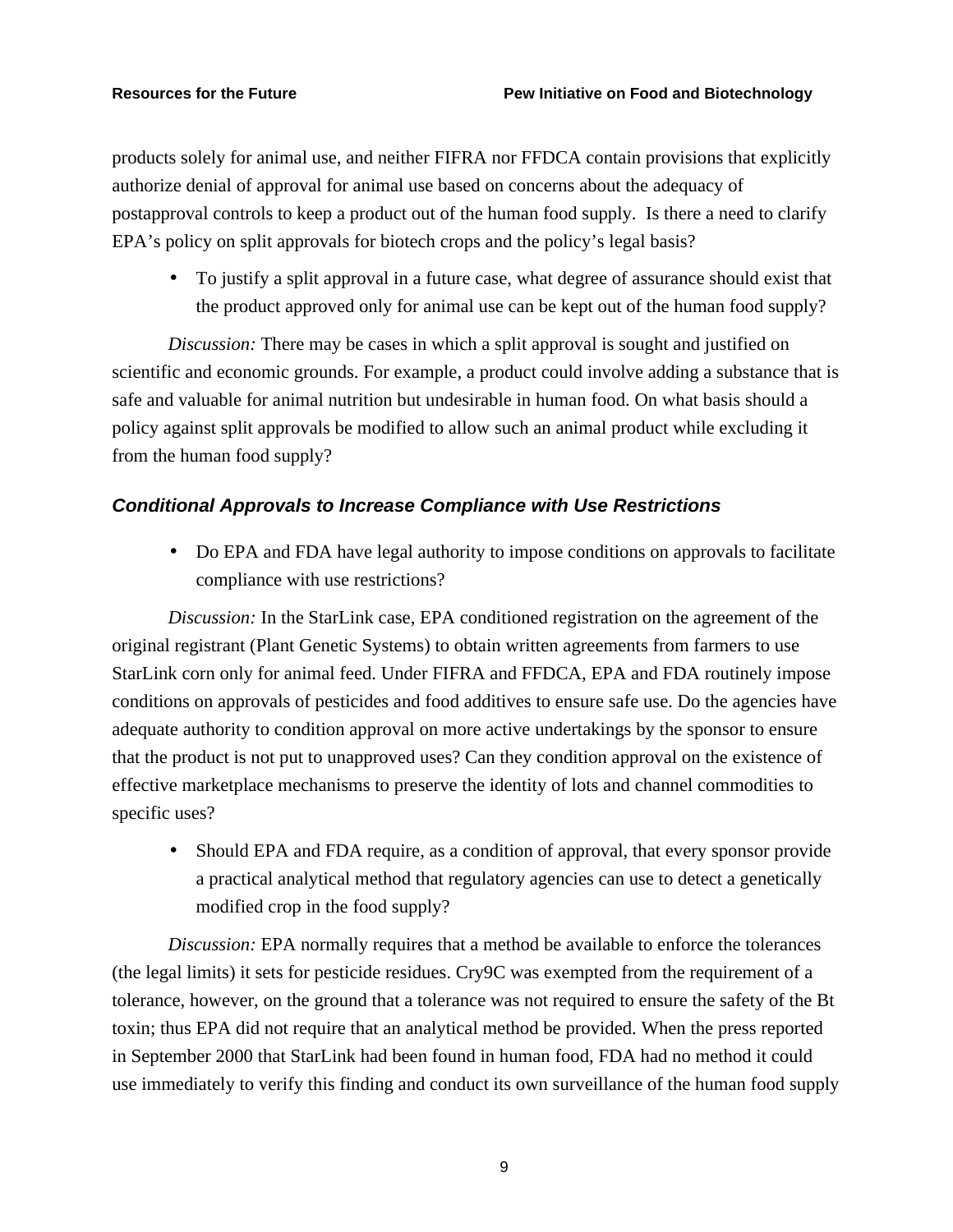for the unlawful presence of StarLink. It eventually developed a method with help from the sponsor of StarLink, Aventis CropScience. In light of StarLink, it is appropriate to consider whether EPA and FDA have the legal authority to require a method in every case and whether it would be good policy to do so.

# *Enforcement of Use Restrictions*

• Do EPA, FDA, and the states have the legal authority they need to enforce use restrictions on the farm and throughout the food chain?

*Discussion:* Under FIFRA, states have the primary responsibility to enforce pesticide use restrictions, including those applicable to farmers, such as the restriction of StarLink's use to animal feed. FDA enforces EPA's pesticide tolerances and has jurisdiction to remove food from commerce if it contains an unapproved pesticide residue, food additive, or animal drug residue, except that the Food Safety and Inspection Service of USDA has jurisdiction over such substances in meat and poultry. The states have concurrent jurisdiction in these areas.

The enforcement authority of the many agencies involved varies, and there has been debate for some time about the adequacy of their authority in certain areas. The issues to be addressed include their authority to enter and inspect places where pesticides are used, require the maintenance and production of records relating to pesticide use and shipment of food products, detain violative products, and impose civil penalties on violators.

• Do EPA, FDA, and the states have the resources they need to enforce use restrictions on the farm and throughout the food chain?

*Discussion:* Enforcement of use restrictions for genetically modified food crops requires sufficient resources to conduct routine monitoring of usage practices, sample and test food for possible violations, investigate violations, and take enforcement action. EPA and the states have very limited and geographically variable resources for inspection, compliance, and laboratory efforts. FDA currently has no field resources for routine monitoring of biotech commodities and crops. There has been little public discussion of what constitutes an adequate level of effort to enforce use restrictions, the amount of money required to fund it, and the source of the money.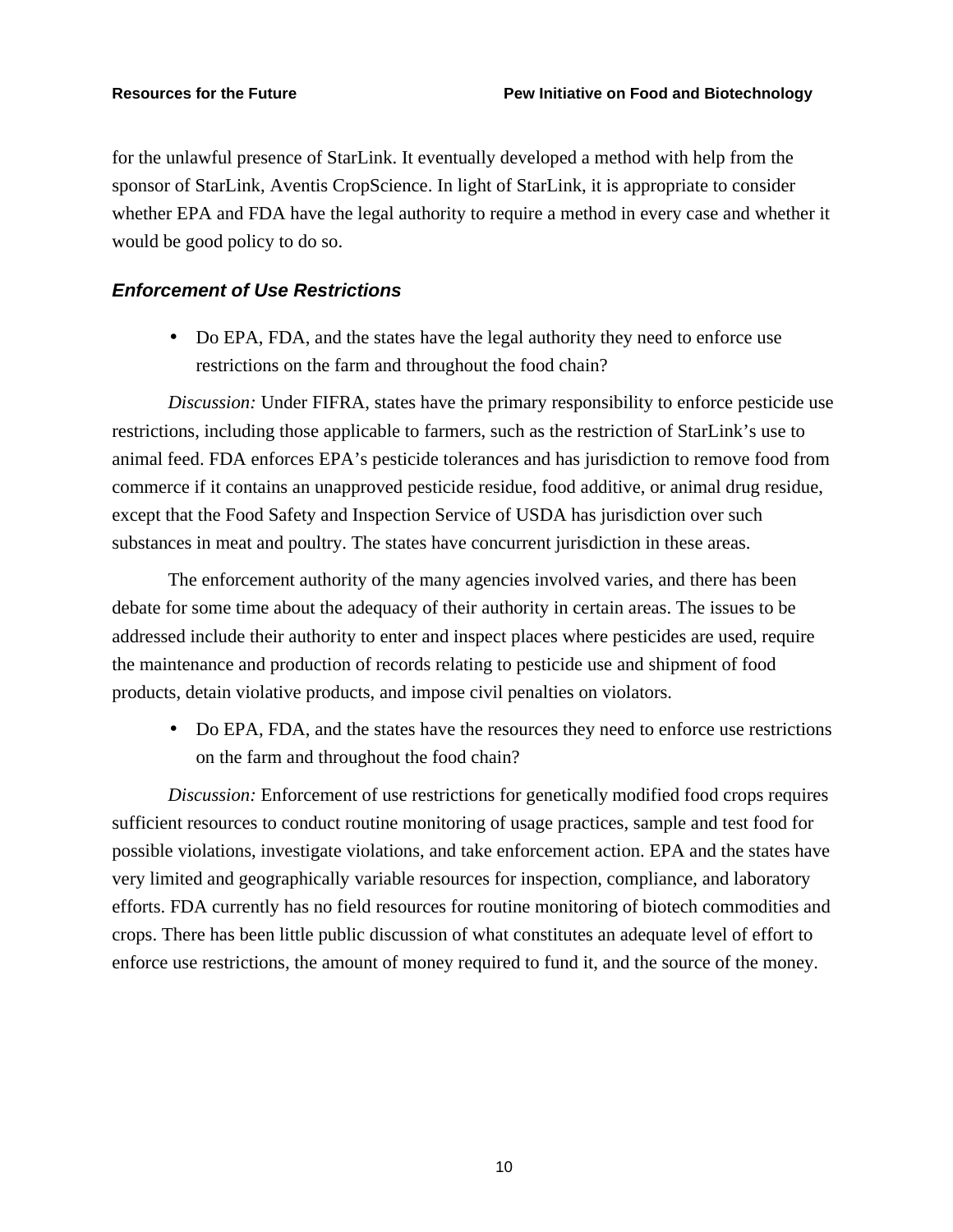### *Role of Government on the Farm and Down the Food Chain*

• As a matter of policy, what is the proper role of oversight and enforcement on the farm to ensure that biotech crops are planted in accordance with use restrictions and put only to lawful uses?

*Discussion:* EPA imposes planting restrictions on Bt-containing biotech crops to manage insect resistance, minimize impacts on nontarget species, and avoid environmentally harmful outcrossing. USDA has authority to impose restrictions on planting practices as needed to achieve the purposes of the Plant Protection Act. These restrictions, which obviously are meaningful only if observed, can impose economic costs on farmers that create pressure for noncompliance. Farmers, moreover, have traditionally resisted the presence of government inspectors on the farm to verify compliance. There is today little direct oversight of on-farm practices. Should there be more such oversight? How can it be done in a way that is acceptable to the agricultural community and feasible for the agencies?

• Beyond traditional regulation and enforcement, what role should government play in fostering market mechanisms that can segregate commodities and direct specific lots to designated uses?

*Discussion:* When commercial marketers of biotech crops and products have sufficient economic incentive to preserve the identity of specific lots and segregate them from others (such as to capture the value of a new consumer-oriented trait), they will presumably develop the necessary market infrastructure. Absent adequate economic incentives, such mechanisms may remain lacking, even if they are needed to meet domestic or international regulatory requirements, as in the case of StarLink. In light of the broad public interest in achieving regulatory compliance and maintaining public confidence in the safety and integrity of the food supply, what role should the government play in fostering development of market infrastructures for identity preservation and channeling of commodities? It could attempt to impose requirements through the regulatory process or simply encourage private sector efforts, perhaps through the collaborative involvement of USDA, including subsidies and technical assistance. The initial step might be to define the need for such market infrastructure and its feasibility.

# *Public Confidence and Economic Issues*

• What is the proper role of the federal government in fostering public confidence in agricultural biotechnology?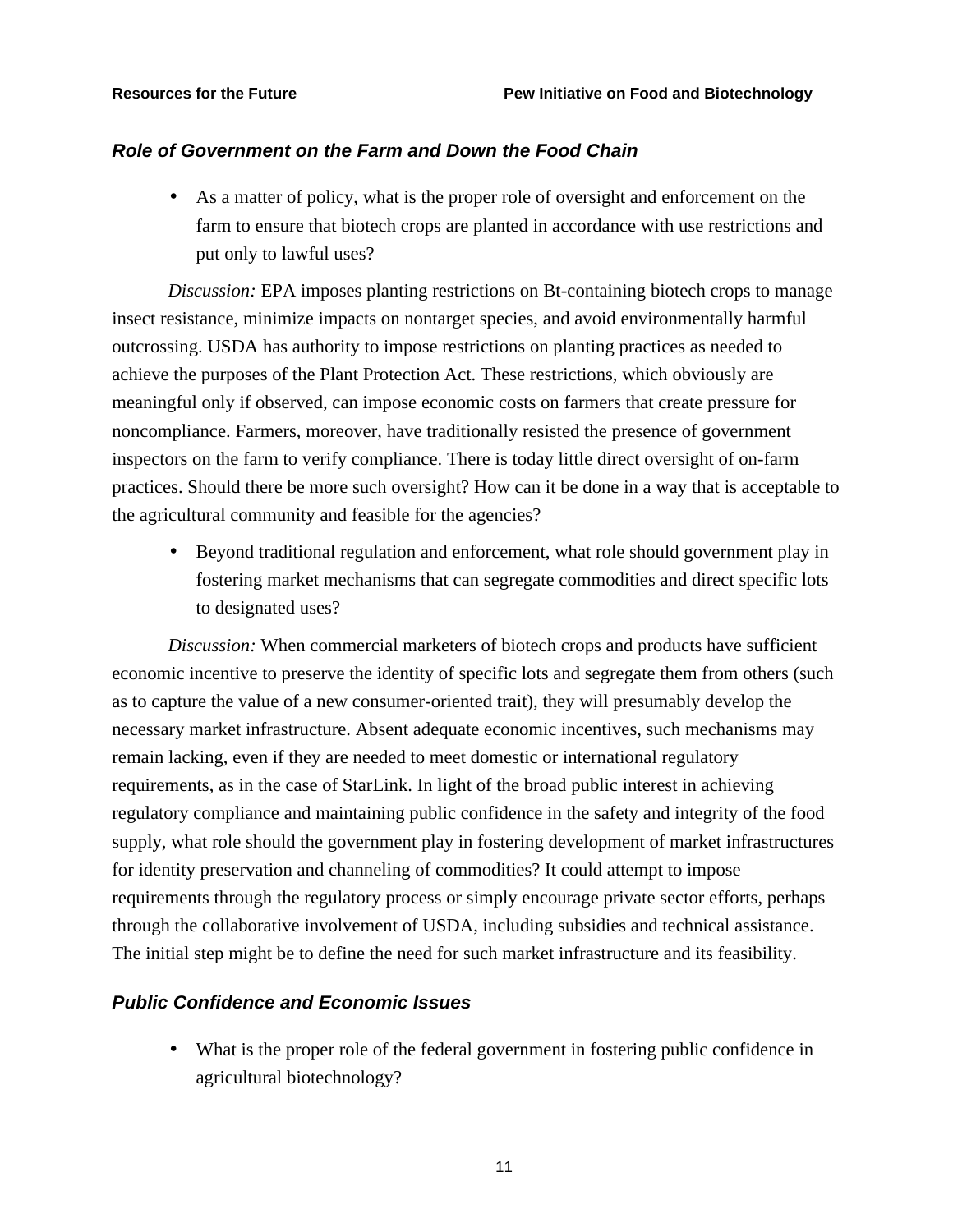*Discussion:* Maintaining public confidence in biotechnology and the safety of biotech foods is not one of the explicit charges given the regulatory agencies. The StarLink case demonstrated, however, that it is one of the demands placed on the agencies by many stakeholders, and it is clearly within the mandate of certain components of USDA, such as the Agricultural Marketing Service, the Foreign Agricultural Service (FAS), and the Grain Inspection, Packers and Stockyards Administration (GIPSA), which exist to advance the interests of the U.S. agricultural economy.

The regulatory agencies' core contribution to public confidence should be simply carrying out their environmental and food safety responsibilities competently. Should they also adopt regulatory policies and invest resources that may not be justified on safety grounds but that meet public expectations for the nature and intensity of government oversight of biotech foods?

USDA was pressed by the grain industry to intervene aggressively in the StarLink case to help minimize the sector's economic losses and ensure full recovery from Aventis CropScience (see Appendix, October 24, 2000; November 2, 2000). USDA offered to spend \$15 million to \$20 million to buy StarLink seed corn still in the hands of small dealers so that they would not sell it unlawfully (see Appendix, March 7, 2001). How far should USDA go in attempting to promote public confidence in the safety and integrity of the food supply?

• What is the proper role of the federal government in protecting the economic interests of American agriculture and technology providers, in both domestic and foreign markets?

*Discussion:* The economic interests of the private sector, in particular access to markets and public acceptance of products, can be substantially affected by public concerns about the safety of biotechnology and the effectiveness of government oversight. USDA went to considerable lengths to preserve U.S. export markets for corn in the face of concerns, especially in Japan and Korea, that unapproved StarLink corn might be exported. Preserving export markets is a legitimate role of government, but there is a need for greater clarity about the objectives and proper role of the government and the distinct roles to be played by the regulatory and promotional agencies.

### *Institutional Issues*

• Is the government properly organized to manage and coordinate the activities of the many agencies involved in oversight of agricultural biotechnology?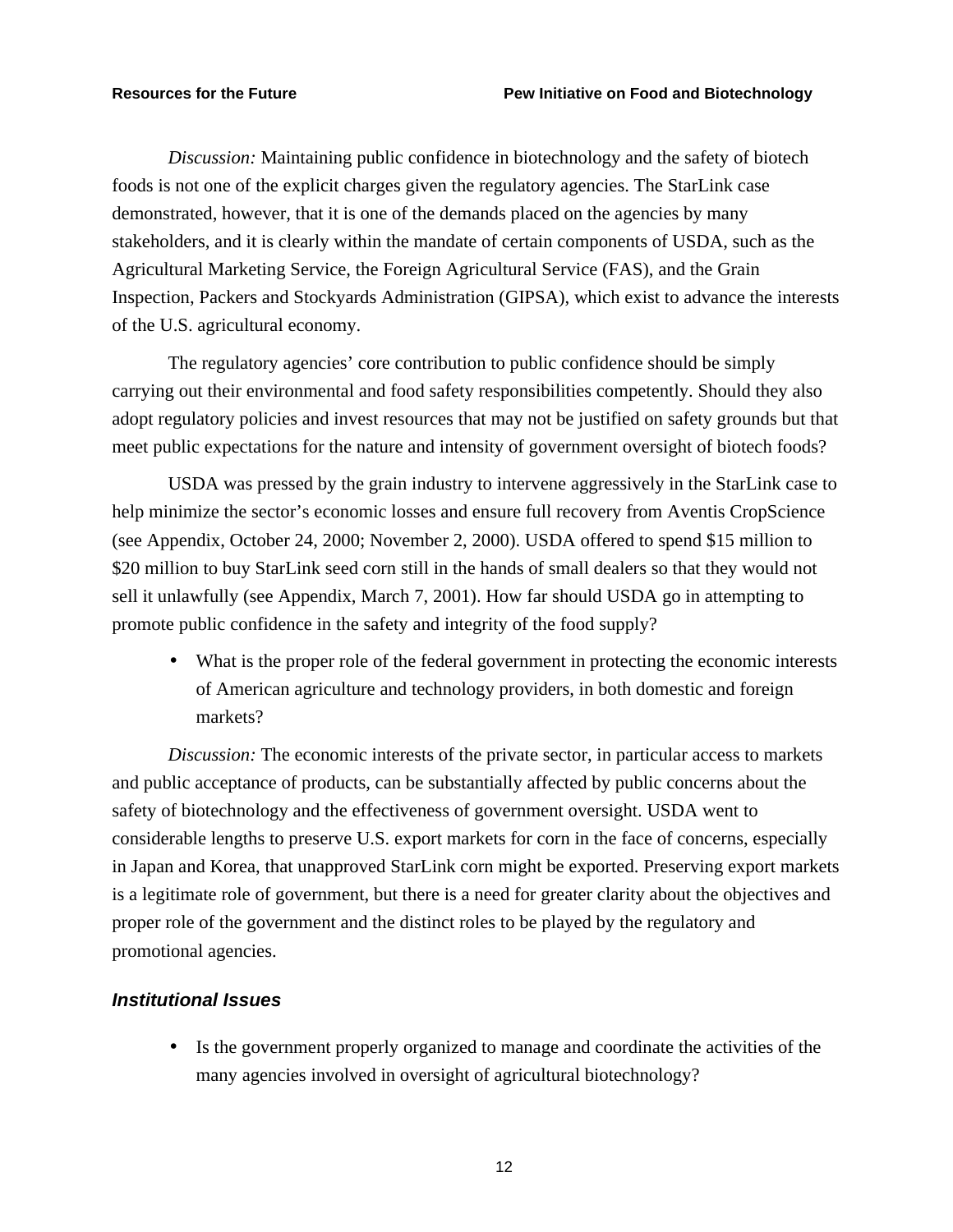*Discussion:* In addition to EPA, FDA, and USDA's FAS, GIPSA, and Farm Service Agency, the State Department, the U.S. trade representative, and other White House staff offices played roles in managing the StarLink case. Day-to-day oversight of agricultural biotechnology also involves state agencies for agriculture, health, and the environment. Institutional complexity is built into the U.S. system of government, but the StarLink case suggests a need to examine whether the current institutional arrangements for biotechnology—including organizational structure, allocation of responsibilities, and cross-agency coordination—are meeting current and future needs.

# *Conclusion*

The issues outlined here provide the starting point for RFF's StarLink case study. We welcome comments and suggestions for other issues that we should address. Mike Taylor can be reached by e-mail at taylor@rff.org and by phone at 202-328-5066. Jody Tick can be reached at by e-mail at tick@rff.org and by phone at 202-328-5152.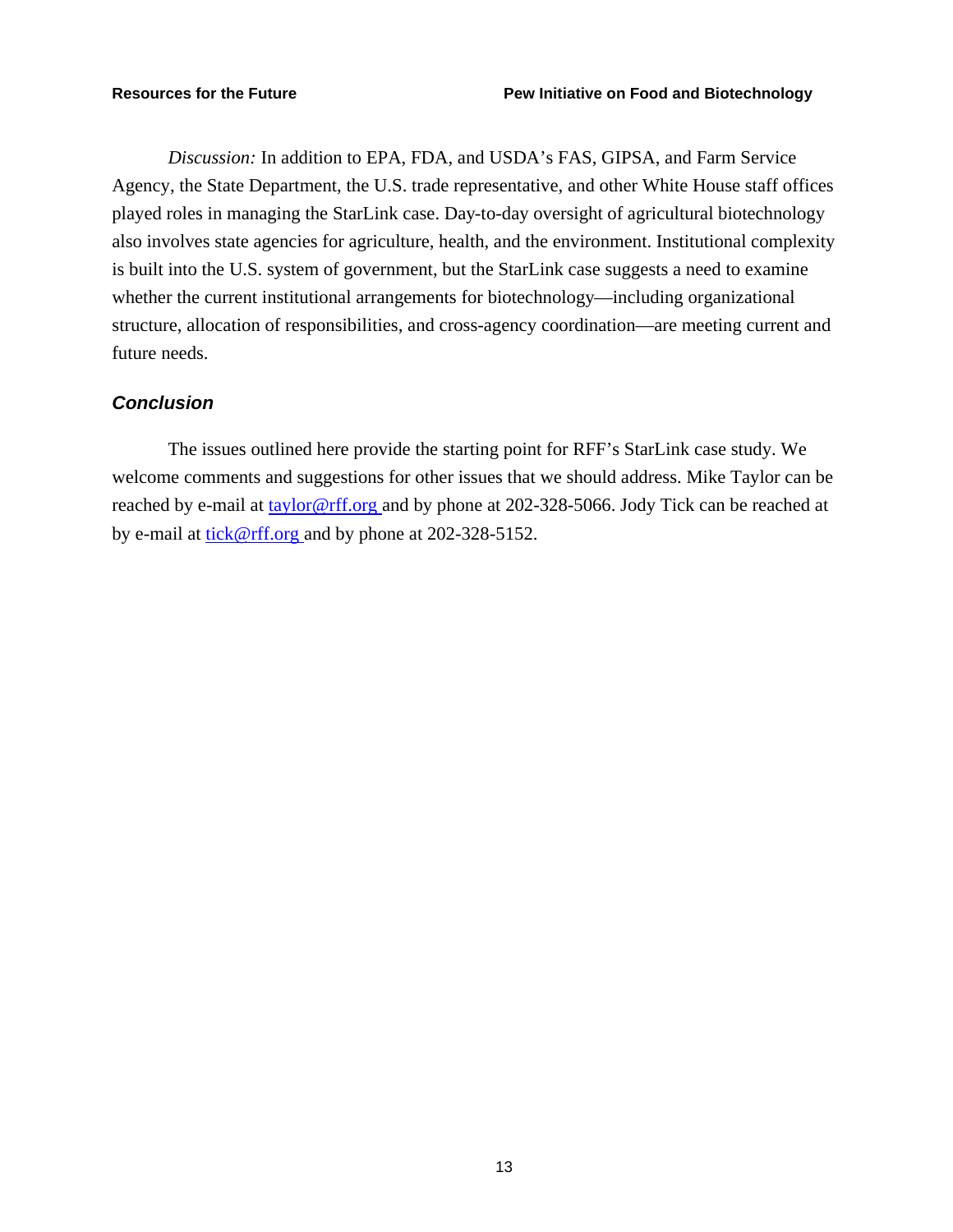# **Appendix**

### *StarLink Corn: A Chronology of Events*

On September 18, 2000, StarLink<sup>TM</sup> corn came sharply to public attention when the press reported that it had been found in the human food supply, despite having been approved by the Environmental Protection Agency (EPA) only for animal feed use. The subsequent efforts by the government and the food industry to manage this problem were highly publicized and elevated public awareness of the presence of biotech foods in the American food supply. The StarLink episode has led many to question the current regulatory system for genetically modified foods and call for policy change and strengthening of regulatory oversight.

Any attempt to draw lessons from StarLink about the need for and possible direction of regulatory change should be based on a complete picture of what happened, including the regulatory process that led to StarLink's approval, the efforts to contain the problem and limit its negative impact on the food chain, and the scientific review of the potential allergenicity of the Cry9C protein that is the active component of StarLink. The following chronology attempts to paint such a picture, at least in broad outline.

**March 14, 1997:** EPA issues an experimental use permit to Plant Genetic Systems (PGS) to test corn seeds containing the Cry9C protein on 3,305 acres in 28 states. (CRS Report 1/10/01)

**April 4, 1997:** PGS submits an application to EPA to register the Cry9C protein and the genetic material inserted in corn to produce it (cry9C DNA) under the Federal Insecticide, Fungicide, and Rodenticide Act (FIFRA). The application requests that the Cry9C protein and cry9C DNA be registered for use in corn, without limitation on the corn's use in human food or animal feed. PGS simultaneously petitions EPA for an exemption from the requirement for a tolerance (legal residue limit) under the Federal Food, Drug, and Cosmetic Act (FFDCA) for the Cry9C protein and the cry9C gene.

**August 8, 1997:** EPA announces in the *Federal Register* the PGS application to register the Cry9C protein under FIFRA. (62 Fed. Reg. 42784)

**September 19, 1997:** EPA announces in the *Federal Register* the PGS petition for a full exemption from the requirement of a tolerance for Cry9C residues in or on all the raw agricultural commodities under FFDCA. (62 Fed. Reg. 49224)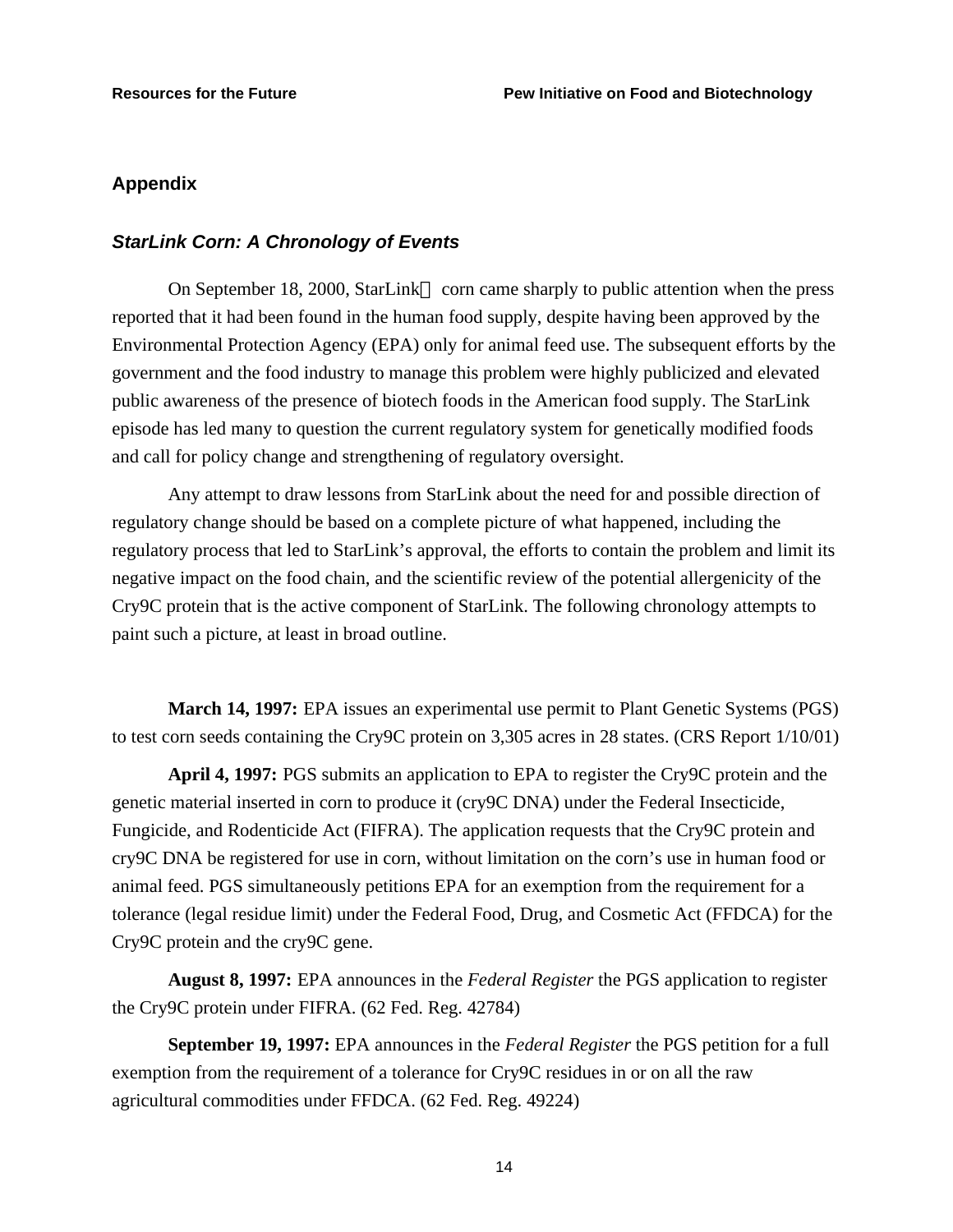**November 26, 1997:** EPA announces in the *Federal Register* the PGS request for a temporary "split" exemption from the requirement of a tolerance; this would allow the Cry9C protein to be present only in animal feed, based on unresolved questions about the human allergenicity of the protein. (62 Fed. Reg. 63168)

**April 10, 1998:** EPA issues a final rule establishing the temporary split tolerance exemption for Cry9C. (63 Fed. Reg. 17687)

**May 12, 1998:** EPA issues a registration for StarLink corn that limits its use to animal feed and nonfood industrial applications. This split registration is granted by EPA while more data are gathered to assess the potential allergenicity of the Cry9C protein. A condition of the registration is that PGS obtain signed agreements with growers that they will comply with the animal feed use restriction. (EPA Biopesticide Fact Sheet 03/01)

**May 22, 1998:** EPA publishes in the *Federal Register* a final rule granting a permanent split tolerance exemption for the Cry9C protein and cry9C DNA residues, allowing their use "only in corn used for feed; as well as in meat, poultry, milk, or eggs resulting from animals fed such feed." (63 Fed. Reg. 28252)

**October 1998:** The registration of the Cry9C protein and its associated DNA is transferred from PGS to AgrEvo USA Company, which has bought the StarLink business from PGS.

**November 1998:** AgrEvo submits a new petition seeking to extend the tolerance exemption to all raw agricultural commodities.

**April 7, 1999:** EPA publishes in the *Federal Register* a notice announcing the filing of the AgrEvo tolerance exemption petition and seeking comment on the potential allergenicity of the Cry9C protein. This issue is raised because the Cry9C protein has been found in *in vitro* studies to have some of the characteristics of an allergen, including being heat resistant and potentially slow to digest—characteristics not possessed by other marketed Cry proteins. (64 Fed. Reg. 16965)

**December 21, 1999:** EPA publishes a notice in the *Federal Register* asking for scientific input and public comments on how to assess the potential allergenicity of Cry9C in establishing that the "reasonable certainty of no harm" safety standard for pesticide residues has been met. EPA wants this input before considering AgrEvo's request for a full exemption under FFDCA. (64 Fed. Reg. 71452)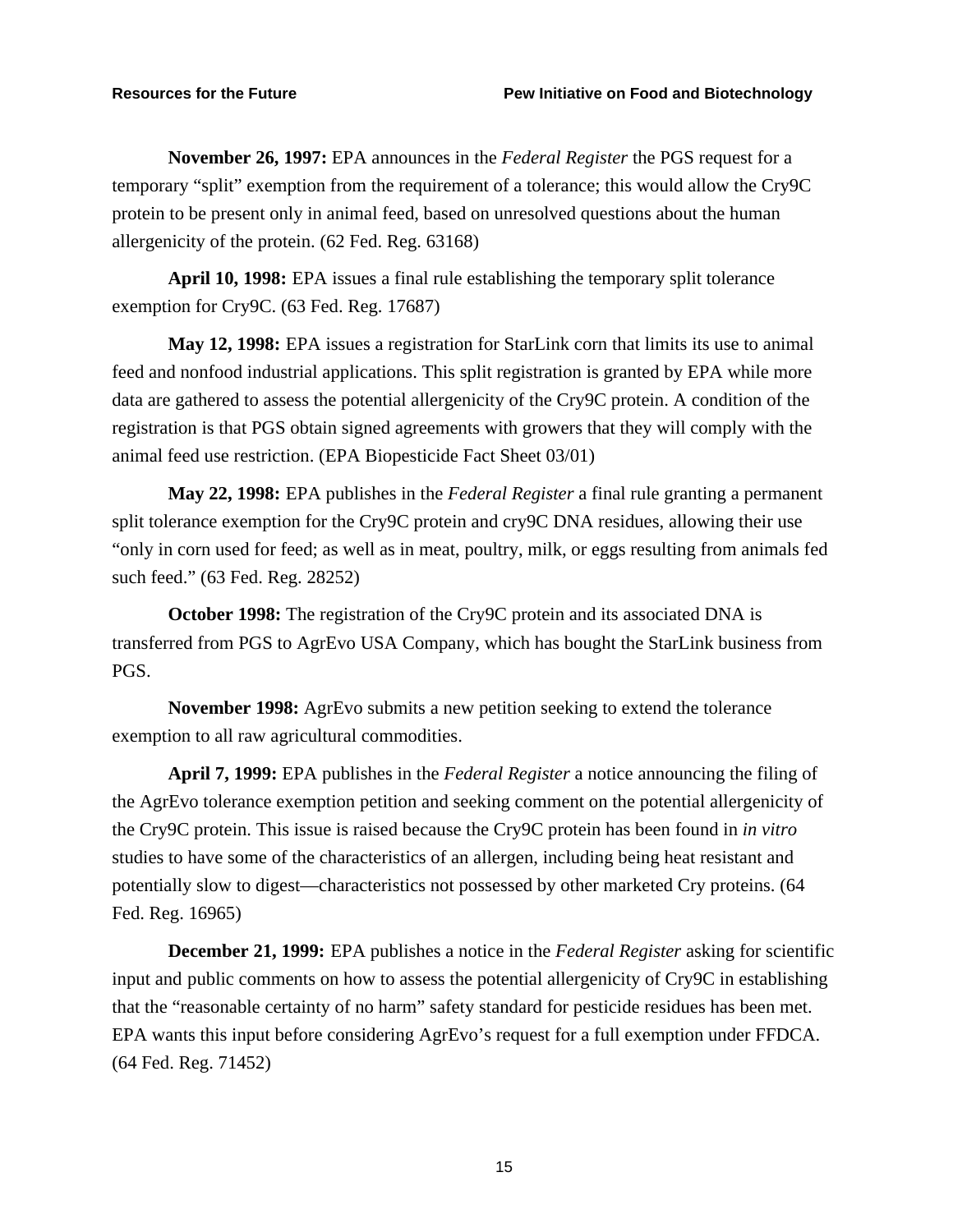**January 2000:** A total of 33 StarLink hybrid varieties are available from 15 seed companies (Food Traceability Report, 2001).

**February 29, 2000:** A subpanel of Scientific Advisory Panel (SAP) of EPA is convened to define the issues and methods involved in assessing the allergenicity of Cry9C and to consider whether the Cry9C protein and other proteins having similar characteristics might be human allergens. (Meanwhile, Aventis has been formed by the merger of AgrEvo and Rhone-Poulenc Ag Company, and Aventis CropScience has assumed the FIFRA registration for StarLink corn.) (CRS Report 1/10/01)

**April 5, 2000:** The National Academy of Sciences (NAS) publishes a report initiated by its National Research Council addressing the health, environmental, and regulatory issues posed by genetically modified "pest-protected" plants, such as those modified to contain Cry9C and other Bt toxins. The report states that Cry9C raises concerns of allergenicity because of the protein's relative stability in a simulated gastric environment. The NAS report advises EPA to improve testing for the human and environmental impacts of Bt crops and make the results of these tests, rather than just the agency's evaluation, more available to the public. (NAS Report)

**July 19, 2000:** Genetically Engineered Food Alert (GEFA), a coalition of food safety and environmental organizations, announces a campaign "to take genetically engineered ingredients off American grocery shelves until they are fully tested and labeled" and calls specifically on the Campbell Soup Company to remove such ingredients from its products. (GEFA press release 7/19/00)

**August 9, 2000:** EPA announces new review processes for plant pesticide registrations, including Cry9C, in view of the NAS recommendations. (CRS Report 1/10/01)

**September 18, 2000:** The *Washington Post* reports that in tests conducted for the Genetically Engineered Food Alert, an independent laboratory (Genetic ID) has found traces of genetic material from StarLink corn in Kraft's Taco Bell Home Originals brand taco shells in a metropolitan Washington, D.C. grocery store. The taco shells were manufactured in Mexico. Some government officials express skepticism about the testing process. Rep. Dennis J. Kucinich (D-Ohio) comments, "discovery of the unapproved corn shows that genetically engineered ingredients are not well regulated." (*Washington Post* 9/18/00)

**September 22, 2000:** Kraft Foods recalls all taco shells sold nationwide in supermarkets under the Taco Bell brand after tests confirm they were made with StarLink corn. The nationwide recall covers Taco Bell packaged shells but not shells sold through Taco Bell restaurants, which use a different supplier. (*Chicago Tribune* 9/23/00)

16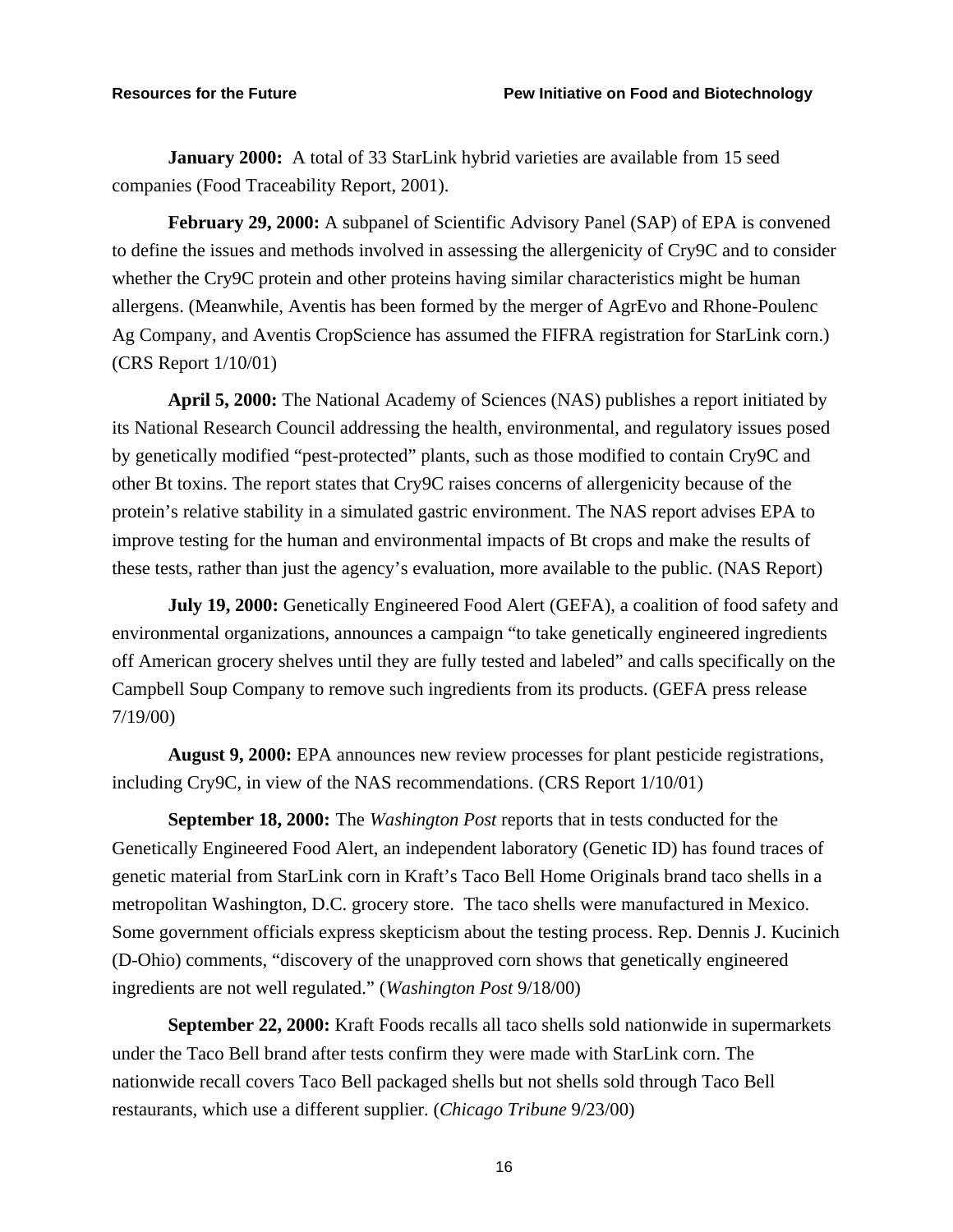Kraft's Taco Bell taco shells are made by chipmaker Sabritas (a unit of PepsiCo Inc.) at a plant in Mexicali, Mexico, with corn from the Dallas-based Azteca Milling plant in Plainview, Texas. (*Chicago Tribune* 9/23/00)

Azteca Milling says it buys corn only from farmers under contract to grow only varieties on a list issued by the company. No genetically modified corn is on the list. (*New York Times* 9/30/00)

Garst Seed Company is identified as the company that distributed StarLink seed. (*New York Times* 9/30/00)

**September 26, 2000:** Aventis announces that it told seed distributors to stop selling StarLink corn hybrids for the 2001 crop, as a way to minimize the chance that unapproved corn would enter the food supply. (*St. Louis Post-Dispatch* 9/27/00)

Sano Shimoda, president of BioScience Securities Inc., a brokerage, investment banking, and corporate advisory firm for industry sectors affected by agricultural biotechnology, says, "The taco shell incident illustrates the difficulty of keeping commodity grains separated for proper uses...Obviously the real world of agriculture created the problem…Right now it's almost impossible to track commodity grain through the entire processing chain." (*St. Louis Post Dispatch* 9/27/00)

Azteca Milling stops making and selling yellow flour, which accounted for 15% to 20% of its output, and says it will begin testing corn for presence of StarLink using a new test by Strategic Diagnostics. (*New York Times* 9/30/00)

**September 27, 2000:** GEFA writes to President Clinton criticizing the Food and Drug Administration (FDA) for inadequate oversight of biotech foods, including its lack of a method for detecting Cry9C in food, and calling for stronger premarket testing and postmarket oversight. (GEFA press release 9/27/00)

Environmentalists, food manufacturers, and biotech proponents call for an end to split registrations of genetically altered crops that have not been cleared for use in food. (*Los Angeles Times* 9/27/00)

EPA officials say they are considering ending the practice of granting partial, or split, crop approvals as part of a review of its policies for dealing with engineered crops.

EPA determines that licenses expiring the following year for eight genetically altered corn varieties will not be extended until EPA decides how to deal with relatively new types of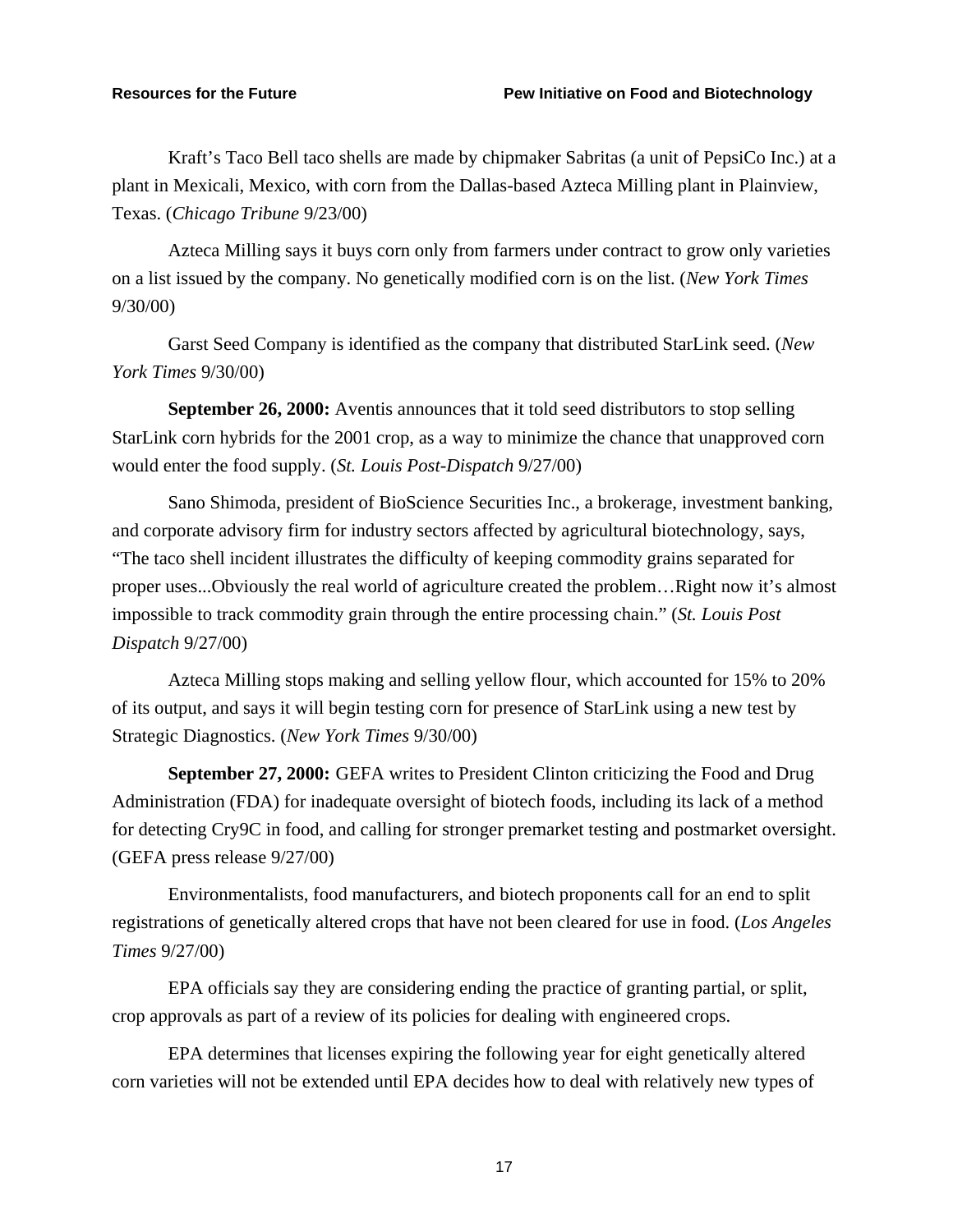crops, according to Stephen Johnson, deputy assistant administrator, Office of Pesticides and Toxic Substances.

**September 29, 2000:** The U.S. Department of Agriculture (USDA) and Aventis begin taking steps to locate and direct all StarLink corn (and corn planted as a buffer around StarLink fields for resistance management purposes) to approved uses. Aventis informs growers of USDA's Corn Containment Program, under which the Commodity Credit Corporation will purchase StarLink and buffer corn at a price equal to the October 2, 2000, county price plus a \$.25 premium per bushel. Aventis will reimburse USDA for the full purchase price of the corn plus activities associated with storage, inspection, transportation, and auditing. (Aventis Petition for Tolerance)

**October 1, 2000:** The federal government's StarLink purchase program is estimated by industry experts to involve 45 million bushels of corn and cost approximately \$68 million. Securities analysts are confident that Taco Bell's core customers are unconcerned about StarLink and do not expect the incident to have a measurable effect on Taco Bell's sales. (*Chicago Tribune* 10/1/00)

**October 4, 2000:** ConAgra Foods recalls 12 cornmeal products by ConAgra Corn Processing. (FDA Enforcement Report 11/15/00)

**October 6, 2000:** USDA releases an alert reminding the grain trade that StarLink corn may not be lawfully sold for use in human food or for export.

**October 12, 2000:** The press reports that the Safeway supermarket chain has recalled its store-brand taco shells after GEFA found StarLink corn in them. The Safeway shells are produced by Mission Foods Corp. of Irving, Texas, a subsidiary of Mexico's Gruma Corp. The recall extends into Canada. (*Washington Post* 10/12/00)

**October 12, 2000:** Aventis announces the voluntary cancellation of its registration of StarLink in response to urging from EPA. (Statement by Stephen Johnson, EPA deputy assistant administrator for pesticides)

**Mid-October 2000:** EPA requests FDA's assistance in evaluating reports from consumers alleging adverse effects associated with foods thought to contain the Cry9C protein. FDA subsequently enlists the Centers for Disease Control and Prevention (CDC) in the evaluation.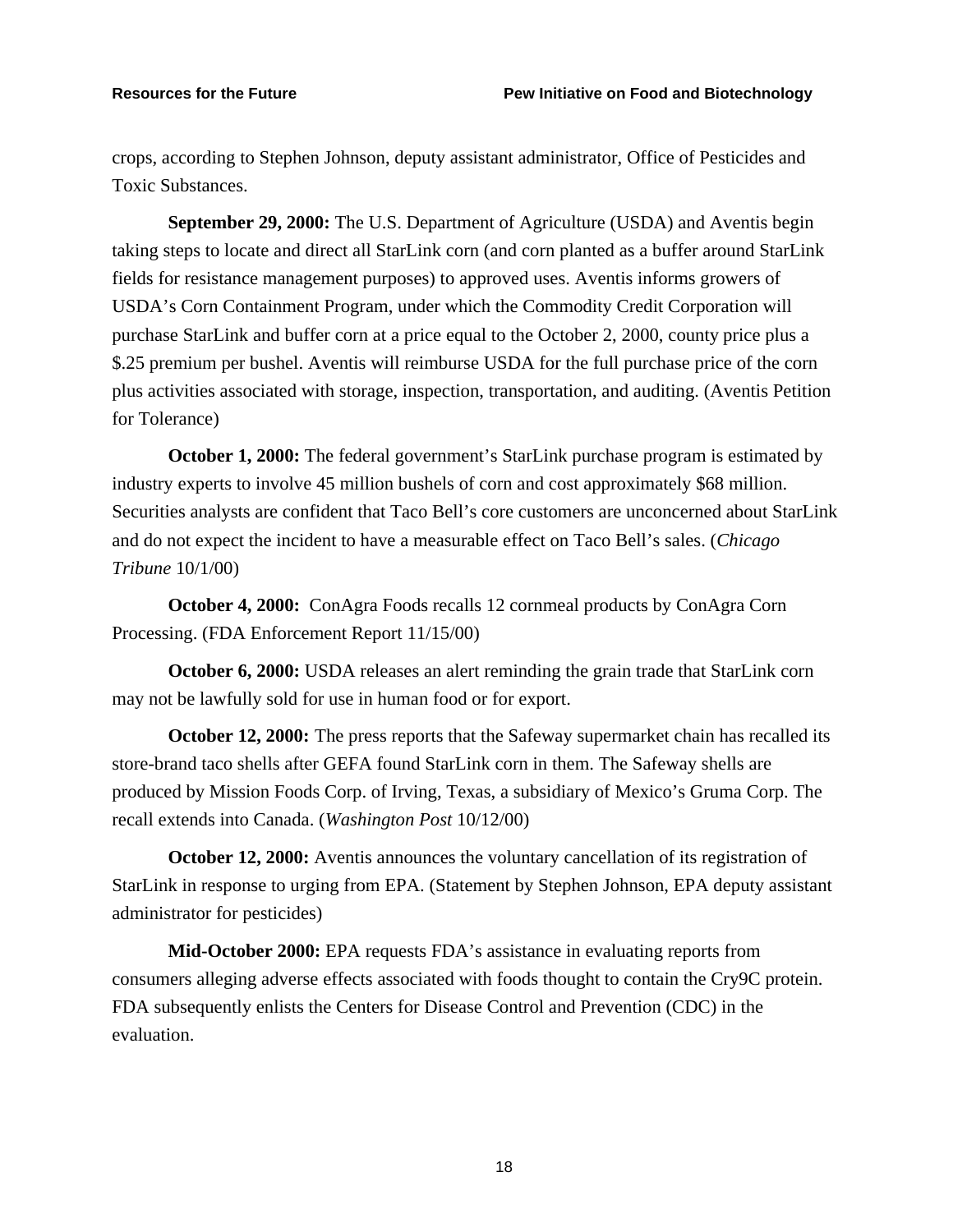**October 18, 2000:** The press reports that StarLink is again found in taco shells made for Safeway supermarkets by Mission Foods Corp. The company recalls all foods made with yellow corn and begins to use white corn in all its products. (*San Francisco Chronicle* 10/18/00)

John B. Sanfilippo & Son Inc., recalls Creamy Chicken Noodle Soup and Corn Chowder Soup after Cry9C was detected in the bulk dry soup mixes. (Food Traceability Report, 2001)

**October 19, 2000:** The press reports an assertion by Aventis that corn from the 2000 year crop apparently was sold by farmers to dozens, and perhaps hundreds, of grain elevators across the country, which unknowingly distributed it to millers and processors for use in making food. (*Washington Post* 10/19/00)

John Wichtrich, vice president and general manager of Aventis CropSciences, estimates that 88% of StarLink corn is being either stored on farms or used for feed, but an additional 9 million bushels has already left farms this year. Aventis is trying to track that corn and buy it back, at an estimated cost of \$100 million. The company is paying to test commingled corn in many grain elevators.

Wichtrich says some growers did not know the StarLink corn was approved only for animal or industrial use, or they forgot restrictions. "A lot of this corn was grown on a small section of larger farms, and sometimes farmers just harvested it all together."

**October 20, 2000:** Chicken processor Tyson Foods announces it will not use StarLink for chicken feed. (Food Traceability Report 2001)

**October 22, 2000:** The press reports that Mission Foods is pulling all its corn-based products from stores other than Safeway, including Kroger, Albertson's and H-E-B. (*Houston Chronicle* 10/22/00)

**October 22, 2000:** The press reports that the Kellogg Co. has shut down a Michigan plant because it cannot guarantee corn used in production is free of a genetically modified grain approved only for animal consumption. Big grain suppliers are unable to certify that their corn is not mixed with genetically altered corn. StarLink was mixed with regular corn in several sites around the country. Nine million bushels of StarLink are reportedly still unaccounted for by Aventis. (*Chicago Tribune* 10/22/00)

**October 24, 2000:** Four grain industry organizations (American Farm Bureau Federation, National Corn Growers Association, North American Export Grain Association, and the National Grain and Feed Association) write to Agriculture Secretary Dan Glickman calling for urgent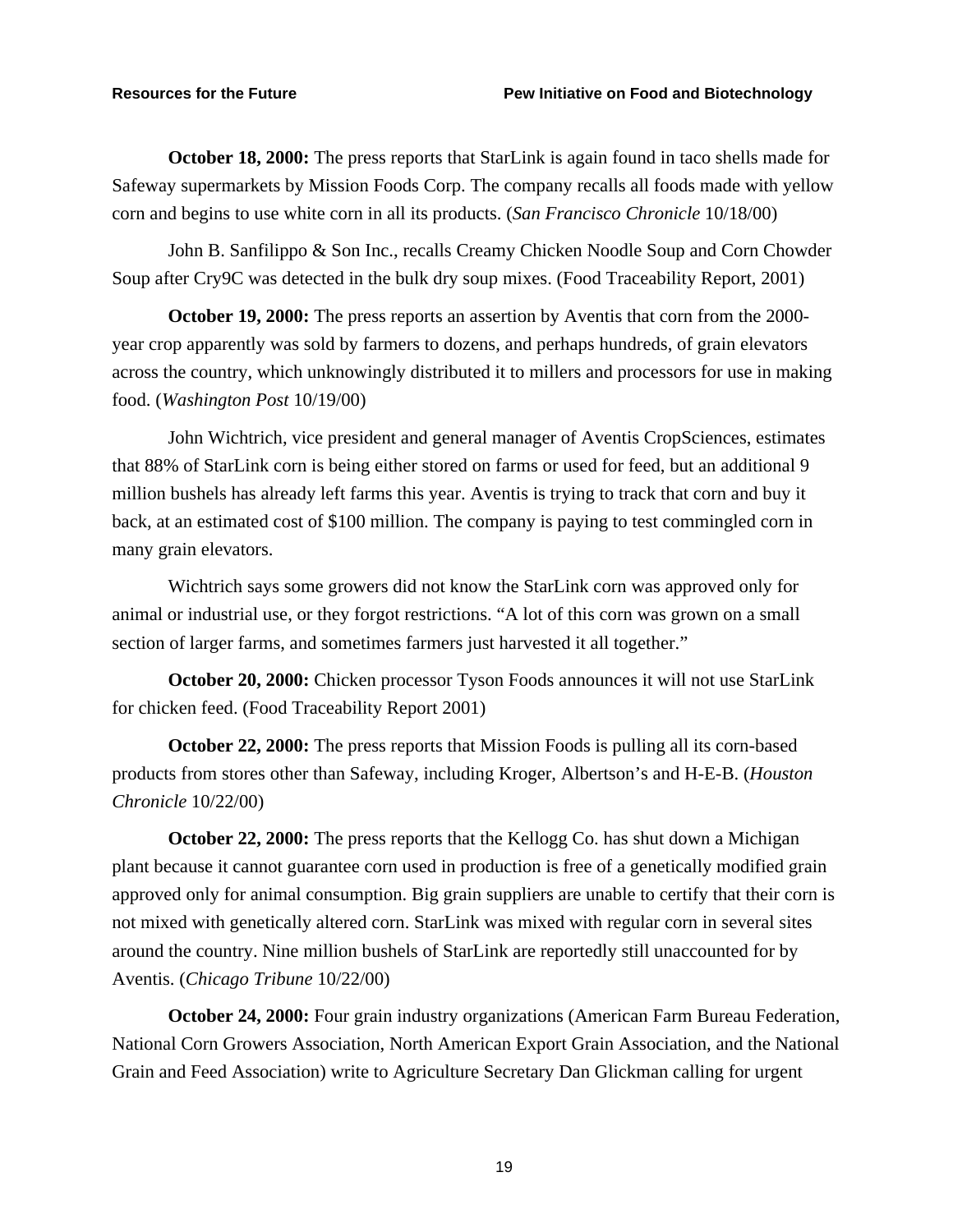government action to define the terms under which StarLink corn may be exported in order to protect U.S. export markets. (Grain industry letter 10/24/00)

**October 24, 2000:** Aventis asks EPA to convert its pending petition for an exemption from the requirement of a tolerance into a petition for a time-limited exemption that would apply to (and legalize) only the unapproved human uses of the StarLink corn already in the food supply. Aventis also submits new evidence to support its case that the grain is safe, including new information about the speed at which the Cry9C protein breaks down in the human stomach. Aventis says that new tests and risk assessments have concluded that consumer exposure to foods containing the corn is, even under worst-case scenarios, "many thousands of times smaller than that required to sensitize individuals and lead to a later allergic reaction." (Aventis CropScience letter 10/24/00)

**October 26, 2000:** The press reports that the Japanese Consumers' Union has detected StarLink corn in snack foods and animal feed—the first indication that StarLink has spread overseas. StarLink is not approved for any use in Japan. (*Washington Post* 10/26/00 and *New York Times* 10/26/00)

**October 26, 2000:** The business section of the *Toronto Star* reports that StarLink is spilling over into Canada but that no one is telling consumers. (*Toronto Star* 10/26/00)

Canadian Food Inspection Agency officials say that StarLink has not crossed its borders. (*The Gazette* 10/27/00)

**October 26, 2000:** The U.S. government lifts export restrictions on StarLink so that exporters can ship corn with "trace amounts" for use as animal feed only to countries where it is approved for that use. (USDA/FDA/EPA notice to exporters 10/26/00)

**October 26, 2000:** FDA issues instructions to its field offices to collect samples of selected processed foods made from yellow corn and analyze them for the presence of cry9C DNA for the purpose of removing products containing the Cry9C protein from interstate commerce. The assignment is accorded top priority, with sampling and analysis to be completed by December 15, 2000. (FDA memo October 26, 2000)

**October 27, 2000:** Government officials report having tracked down all but 1.5% of the StarLink crop, leaving 1.2 million bushels of the 80-million-bushel crop unaccounted for, down from 4.5 million bushels that could not be traced earlier in the week. EPA also announces that it is unlikely the agency will grant any more split registrations. (*Los Angeles Times* 10/27/00)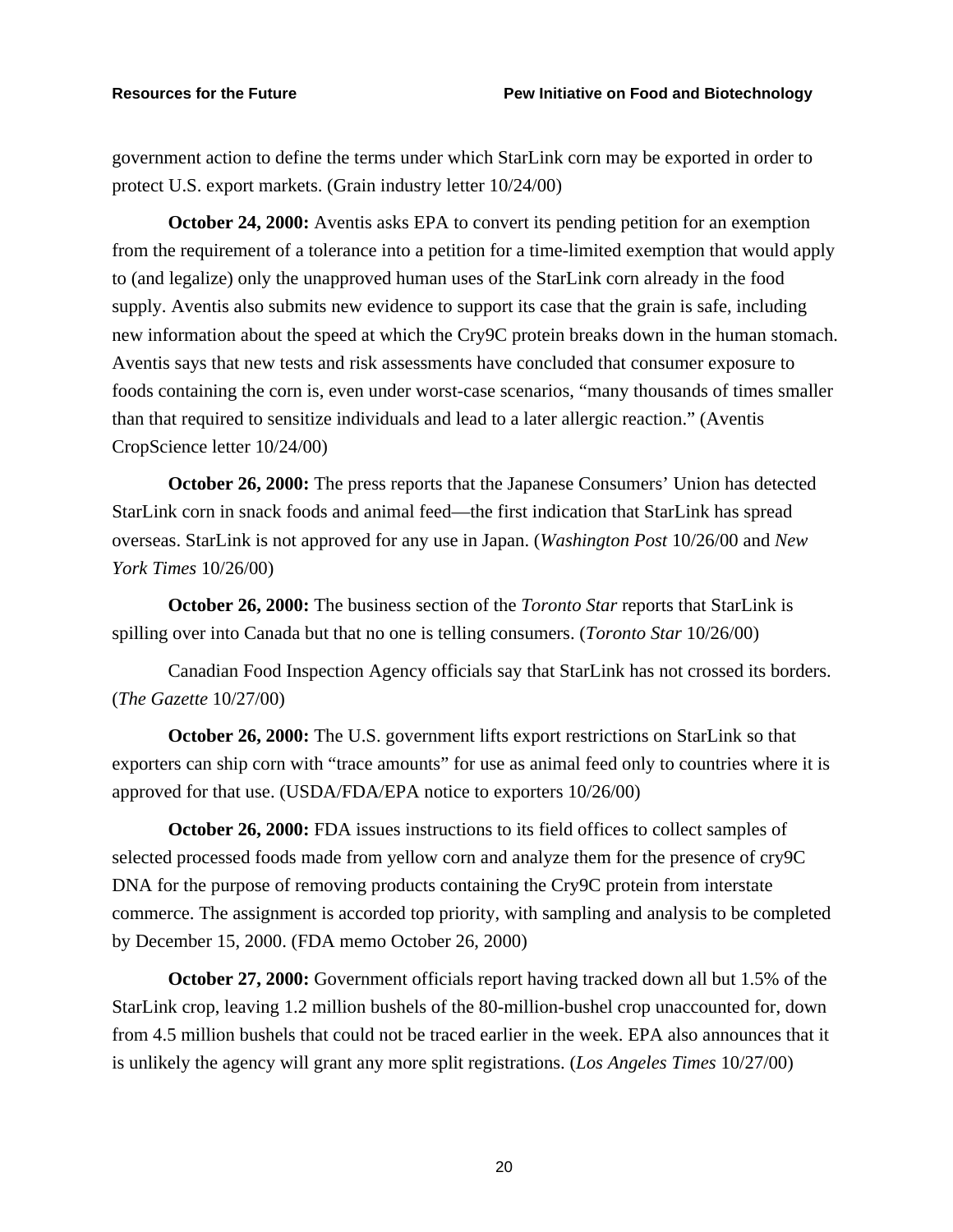**October 31, 2000:** EPA announces that Aventis has submitted additional data on the potential allergenicity of Cry9C and outlines the process the agency will follow to review the data and reach a conclusion. EPA makes the information available to the public with a 30-day comment period. (CRS Report, 1/10/01)

**November 2, 2000:** The same grain industry associations that wrote to Secretary Glickman on October 24 write again, calling for strong government intervention to enforce Aventis's financial obligations to the grain trade, prevent further commingling of StarLink with other corn, and provide "assurances to consumers in the U.S. and globally that the U.S. supply of corn and corn products is safe and reliable." (Grain industry letter 11/2/00)

**November 2, 2000:** USDA finalizes a test and documentation protocol to assure the government of Japan that corn imported from the United States does not contain detectable StarLink corn.

**November 3, 2000:** Japan accepts the USDA StarLink testing plans.

Wilson Foods, a Utah company, recalls its corn products sold in grocery stores in Utah, Idaho, and Montana.

**November 9, 2000:** After an internal review, the board of management of Aventis CropScience issues a status report on the effort to contain StarLink and its financial impact on the company. Aventis says that it voluntarily withdrew its StarLink registration after discussion with EPA because it wanted to ensure that "in the future no new StarLink corn will be grown for any use in the U.S. or for export until a new registration for both food and feed use has been obtained." (Aventis press release)

**November 13, 2000:** EPA issues a preliminary evaluation of Aventis's submission on the allergenicity of Cry9C, concluding that the potential dietary exposure to the Cry9C protein is quite low but that existing evidence is insufficient to determine whether it is a human allergen. (*Washington Post* 11/14/00; Aventis Petition for Tolerance)

**November 13, 2000:** GEFA writes to EPA Administrator Carol Browner to express concern that the process for reviewing the latest Aventis submission on allergenicity does not provide the public sufficient access to data and adequate time to comment meaningfully on the evidence. GEFA asks EPA to take additional steps to ensure "transparency and public involvement" in the process.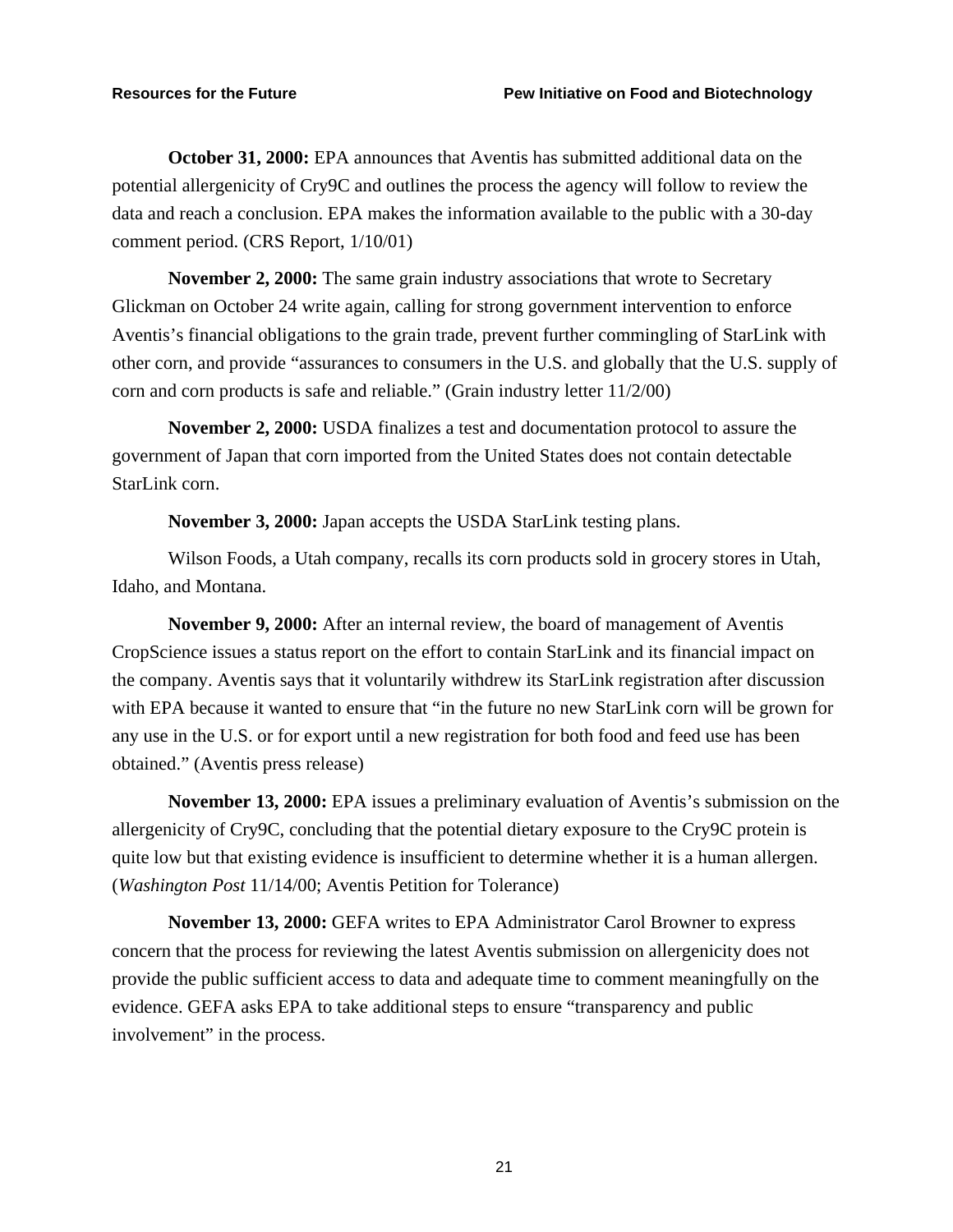**November 14, 2000:** The press reports that South Korea has recalled 32,000 pounds of tortillas based on the presence of StarLink corn; USDA officials say the corn may have been exported to Korea through a third party. (*Washington Post* 11/14/00)

**November 14, 2000:** Sixteen state attorneys general call on Aventis to do more to reduce economic loss to farmers, including an expedited claims process, increased transportation and storage capabilities, staff to answer questions, more testing resources, and further steps to accept responsibility for financial losses. (Letter from attorneys general; *Washington Post* 11/16/00)

**November 15, 2000:** Aventis announces plans to divest Aventis CropScience as part of a plan to focus the company on its pharmaceuticals business. (Aventis press release)

**November 17, 2000:** U.S. corn sales are reported to have declined part because of StarLink concerns in South Korea and Japan (*New York Times* 11/17/00)

**November 20, 2000:** USDA issues final Protocol for Food Corn Exported to Japan.

**November 21, 2000:** Garst Seed Company announces that "limited quantities" of a single, non-StarLink corn hybrid produced by Garst in 1998 appears to contain "a small percentage" of the Cry9C protein. Garst asks Aventis CropScience to include this corn within its StarLink containment program. (Garst and Aventis press releases)

**November 22, 2000:** Aventis reportedly faces "enormous" legal liabilities because of the StarLink recalls. (*Washington Post* 11/22/00)

Bunge Lauhoff Grain Company recalls 50-pound bags of Lauhoff CCF100 Tiny Flakes used in the brewing industry. (Food Traceability Report, 2001)

**November 28, 2000:** EPA's Science Advisory Panel meets to consider the evidence on the allergenicity of Cry9C, including summaries to date of the ongoing FDA-CDC joint investigation of reported adverse events.

**December 1, 2000:** SAP concludes that there is a "medium" likelihood that Cry9C is a potential allergen but that the levels of Cry9C possibly in the human food supply present a "low" likelihood of eliciting an allergic reaction in exposed individuals. Children may be more sensitive than adults. The panel emphasizes that further study of those persons reporting an allergic reaction would be valuable and recommends other actions already begun by EPA, including containment efforts, evaluation of new data on the effects of processing on Cry9C residues, and review of new and existing analytical methods for measuring StarLink corn in processed food. (SAP Report No. 2000-6)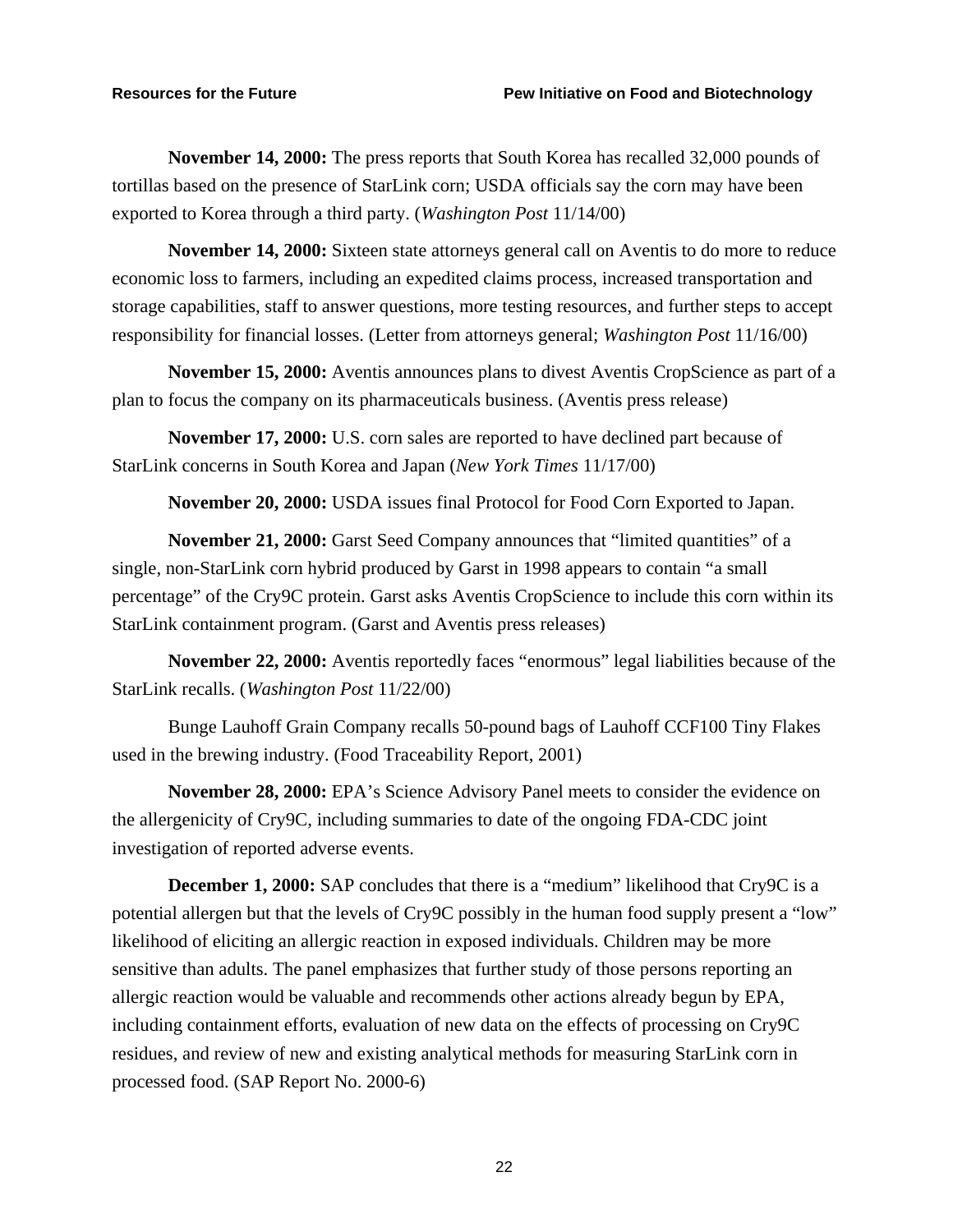**December 10, 2000:** The press reports that growers who got caught up in the StarLink episode will choose to plant conventional corn, based on a concern that the StarLink controversy will affect consumer confidence and farmers' credibility; companies such as Frito Lay and Gerbers are refusing to use genetically modified organisms in their products. (*St. Louis Post Dispatch* 12/10/00)

**December 18, 2000:** The U.S. Embassy in Tokyo issues a Statement of Intent with Respect to the Export of U.S. Corn, reaffirming the U.S. commitment to the testing and documentation protocol agreed to earlier to ensure that no StarLink corn will be exported to Japan.

**January 23, 2001:** Aventis agrees to contracts with 17 states, including Nebraska and Iowa, to reimburse farmers and elevators for their costs related to detecting, sorting, shipping, and marketing StarLink. Farmers and grain elevators that have incurred StarLink costs can sign up for the reimbursement program until 2/15/01. The executive director of the Nebraska Corn Board says the StarLink case has affected farmers' ability to export U.S. corn as much as anything in the past. (*Omaha World-Herald* 1/24/00)

**February 15, 2001:** The press reports that Taco Bell's sales have been hurt by consumer concern about the taco shell recall and that its parent company, Tricon Global Restaurants Inc., has set up a \$15 million loan pool to help franchises; earlier reports had indicated that Taco Bell's sales would not be hurt by the StarLink recall. (*Los Angeles Times* 2/15/01)

**February 21, 2001:** Japan and the United States agree to strengthen measures already in place to ensure that no StarLink corn is exported to Japan. The agreement between Japan's Ministry of Health, Labor, and Welfare and USDA is intended to tighten a screening system approved in November, according to a statement by the US Embassy in Tokyo. (*St. Louis Post-Dispatch* 2/22/01)

**March 1, 2001:** USDA reports that Cry9C has been detected in non-StarLink seed intended for planting in 2001 (Food Traceability Report, 2001)

**March 7, 2001:** USDA announces plans to purchase corn seed containing the Cry9C protein from small seed companies to ensure that it is not used in the spring planting; the cost will be \$15 million to \$20 million. (USDA press release)

**March 7, 2001:** EPA announces that in the future it will not grant split registrations of biotech products. EPA also releases a draft report on the effects of processing on Cry9C, indicating that wet milling virtually eliminates the protein but dry milling does not.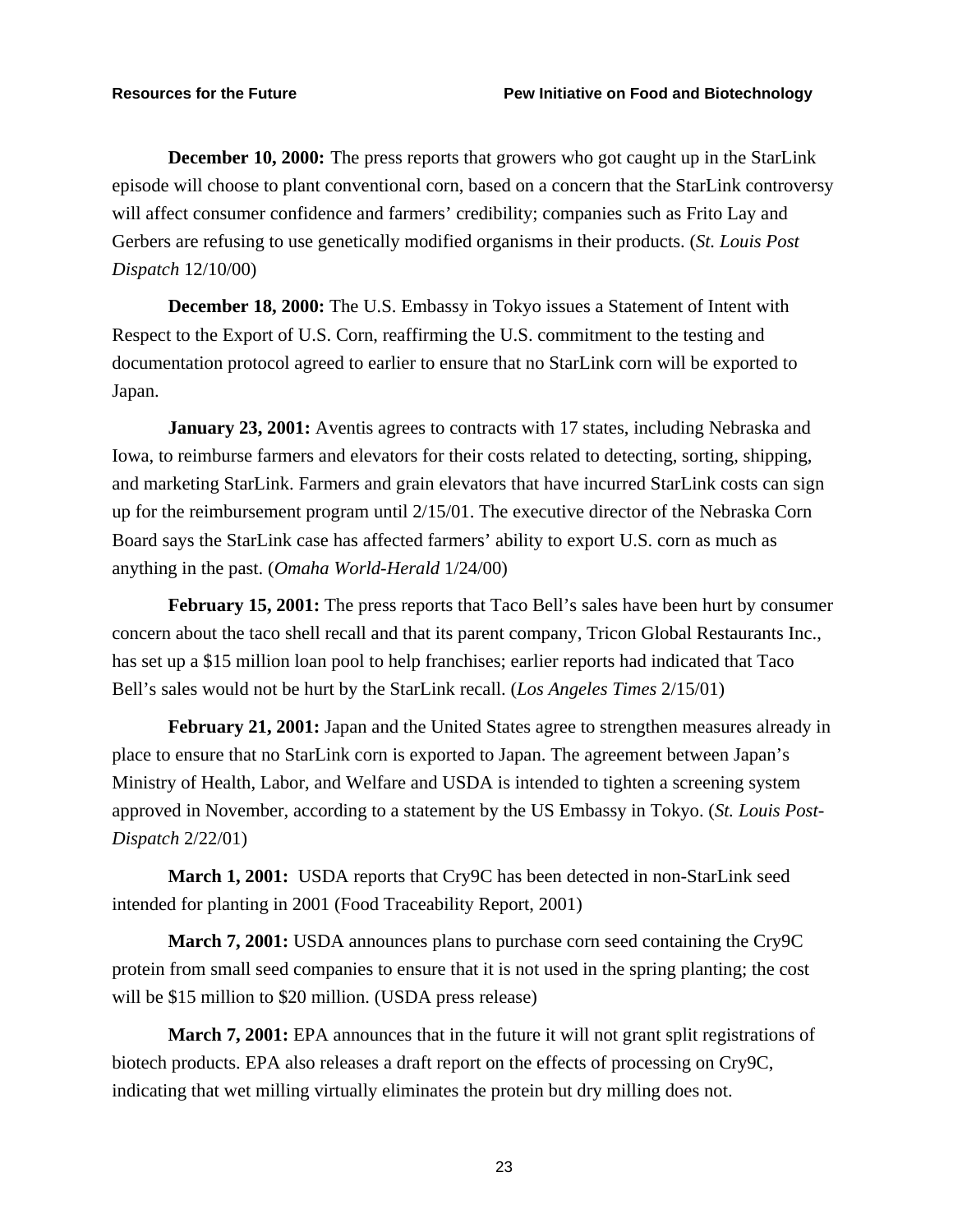**March 8, 2001:** The press reports that new lab tests commissioned by Greenpeace find that vegetarian burgers and meat-free corn dogs made by Morningstar Farms contain genetically modified soy as well as StarLink corn. (*Los Angeles Times* 3/8/01)

**March 9, 2001:** USDA cuts its projection for U.S. corn exports for the fourth time in the past four months, forecasting 2 billion bushels, down from 2.05 billion bushels the previous month. Private analysts say the estimates may be reduced by another 50 million bushels in the coming months. Before the first StarLink detection, projected corn exports were 2.175 billion bushels. (*Chicago Tribune* 3/9/01)

**March 31, 2001:** American farmers are expected to plant more genetically engineered soybeans and cotton this year than ever before, despite the uncertainty surrounding the issue and the difficulty of segregating genetically engineered crops. (*Los Angeles Times* 3/31/01)

**April 3, 2001:** Thailand's prime minister instructs the Ministry of Agriculture and Cooperatives not to approve new field trials of bioengineered crops which could mark the end of ongoing field trials for biotech cotton and corn by Monsanto. (Food Traceability Report, 2001)

**April 18, 2001:** USDA acting Deputy Undersecretary Hunt Shipman announces that at least 78 U.S. seed companies had found some degree of contamination of their seed corn with the Cry9C protein.

**April 19, 2001:** Aventis petitions EPA for a time-limited tolerance to allow human consumption of StarLink corn provided that corn delivered to dry mills contain no more than 20 parts per billion of the Cry9C protein.

**April 24, 2001:** The press reports that data submitted by Aventis in support of its petition show that traces of StarLink corn are reported to have been found in additional products, such as cornbread, polenta, and hush puppies. Aventis officials say the levels detected are very low. FDA is testing the blood of about 20 people who believe they may have suffered allergic reactions. (*Washington Post* 4/24/01)

**April 30, 2001:** USDA reports that Illinois farmers plan to plant 59% of their soybean acres with genetically modified crops; however, farmers plan to cut back slightly on biotech corn. The biotech beans reduce the number of times farmers must cultivate their fields in summer, when fuel prices are high. (*St. Louis Post-Dispatch* 4/30/01)

**May 4, 2001:** Missouri Attorney General Jay Nixon is reported to be suing the maker of StarLink corn. Nixon says the company marketed the corn to Missouri farmers but did not tell them about the restrictions and failed to label the seed properly. The suit seeks to have Aventis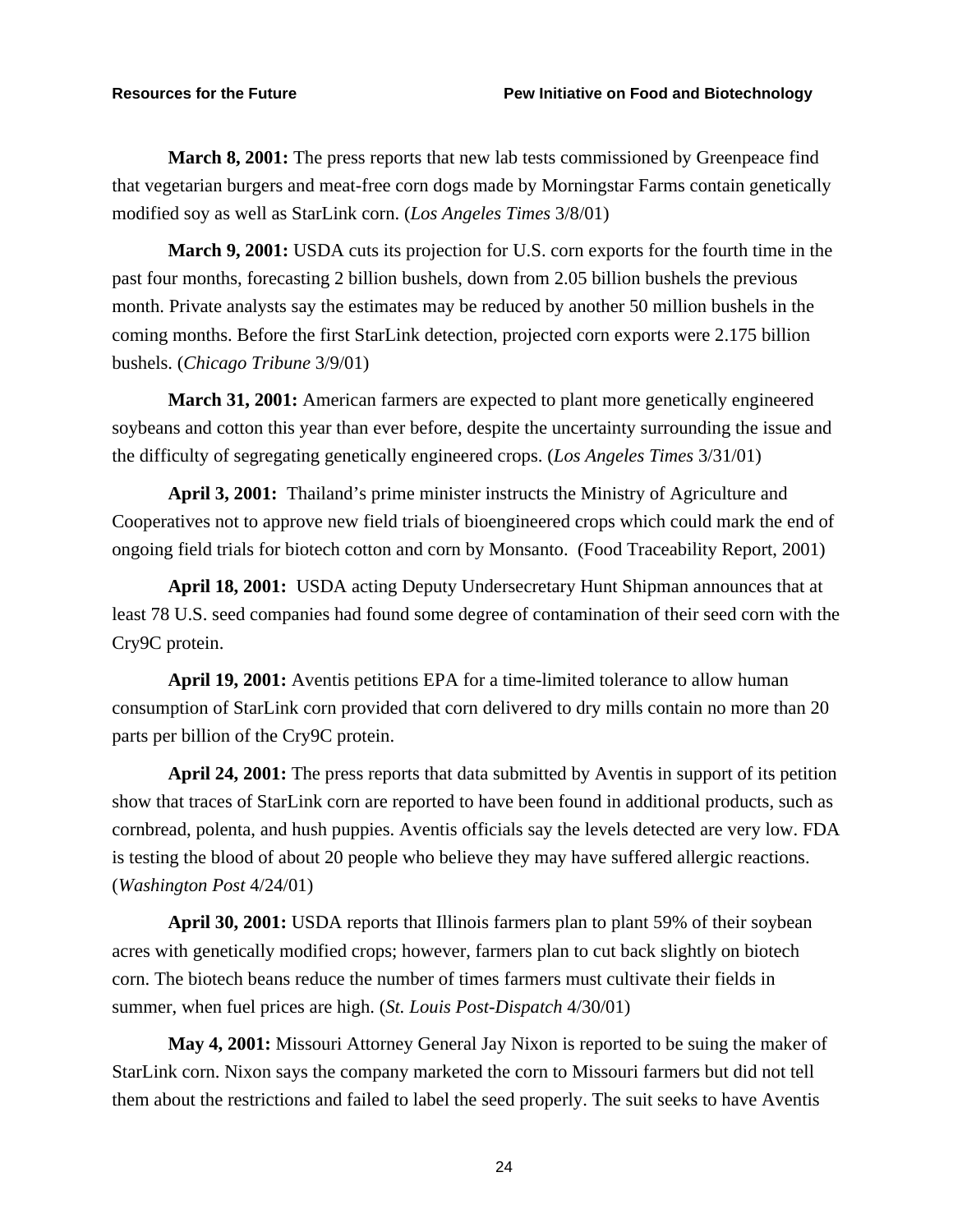pay Missouri farmers, grain elevators, and others for their losses, and to fine the company up to \$1,000 for each violation. (*St. Louis Post-Dispatch* 5/4/01)

**June 9, 2001:** Tricon Global Restaurants Inc. agrees to pay Taco Bell franchises \$60 million for sales lost after the recall of Taco Bell taco shells that contained StarLink corn. Taco Bell franchises maintained sales were hurt by the recall, even though the affected taco shells were supplied only to supermarkets. (*Dallas Morning News* 6/9/01)

**June 12, 2001:** FDA reports to EPA on the results of its joint study with CDC on the adverse effects allegedly associated with Cry9C. FDA and CDC did not find any evidence that hypersensitivity to the Cry9C protein was responsible for the self-reported allergic responses that people experienced in fall 2000. Samples had been taken from 17 people—too few to resolve the allergenicity issue, according to some observers. (AgNet. Reuters and Associated Press 6/13/01)

**June 14, 2001:** Grain importers in Japan and Korea, the two top U.S. corn buyers, say the CDC study will not change their position against importing StarLink corn. South Korea's Korea Corn Processing Industry Association has asked foreign suppliers since late last week to replace U.S. corn with South American corn. (AgNet. Reuters Jae Hur 6/14/01)

**June 21, 2001:** Some farmers are reported to be establishing systems to produce "identity-preserved" crops and cattle—farm products whose chain of custody can be documented from beginning to end—so that they can satisfy market demand and potentially get a premium price for identity-preserved products, such as food free from genetically altered crops. A representative of the Missouri Corn Growers Association comments, "if any good comes from the StarLink episode, it will be from emphasizing the need to move farmers and millers toward an identity-preserved system." (*Kansas City Star* 6/21/01)

**June 26, 2001:** A survey by Zogby International for the Pew Initiative on Food and Biotechnology reports that of the 1,231 adults surveyed more than half (52%) are confident that government regulators are prepared to manage genetically modified foods and ensure consumer safety while a significant percentage (45%) are not.

**July 4, 2001:** StarLink is found in a white corn product for the first time. FDA has discovered genetic material from StarLink corn in Kash n' Karry White Corn Tortilla Chips. In response to the 2000 recall of Taco Bell products, many manufacturers had switched from yellow to white corn. (AgNet. *Washington Post* and Reuters 7/4/01)

Food Lion and Kash n' Karry grocery chains pull their store-brand corn tortilla chips in response to FDA concerns about the genetically modified corn used in the chips. Both chains are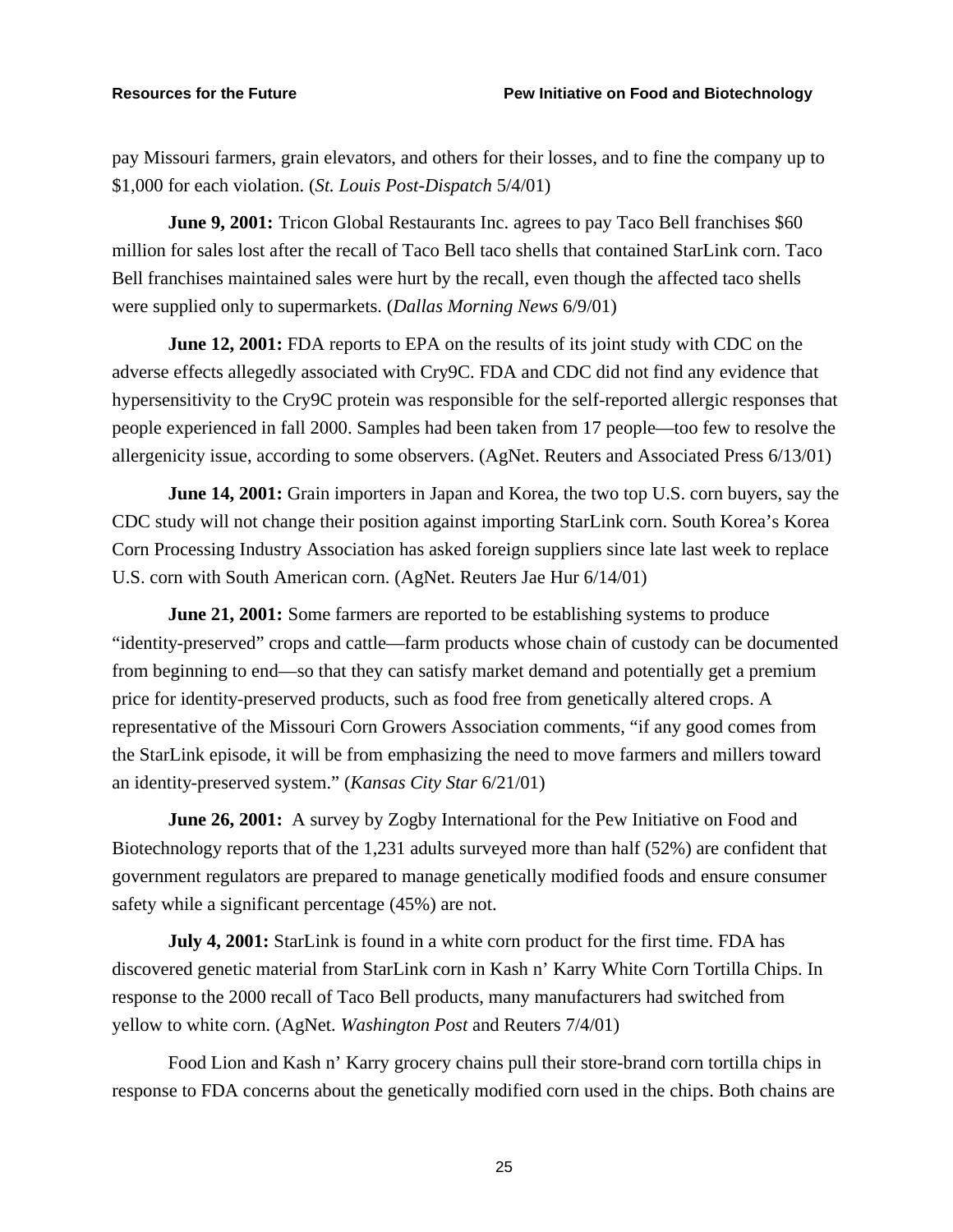owned by Delhaize Group, which has notified its food chains in Belgium, Greece, and the Czech Republic. (Associated Press 7/4/01)

**July 6, 2001:** Frito-Lay Inc. says it is confident that white corn products do not carry traces of StarLink yellow corn. A representative says the corn is tested before it leaves the farms and is strip-tested before it comes into the processing plants—practices initiated following the fall 2000 recall of Taco Bell products. (AgNet. Reuters 7/6/01)

**July 11, 2001:** U.S. government tests were cited as finding that 10 of the 11 samples collected from consumers who complained of allergic reactions to StarLink corn did not contain the genetically modified corn. Wise Foods Inc. says there was no StarLink corn in tests of its white corn tortilla chips; however, extra tests on all white corn shipments are being performed as a precaution. (AgNet. *New York Times* and Reuters 7/11/01)

**July 17, 2001:** At the SAP meeting convened to evaluate the new information on the allergenicity of Cry9C submitted by Aventis, EPA, CDC, FDA, and USDA, Aventis urges EPA to set a standard of 20 parts per billion of the Cry9C protein in human food, and to remove from sale any foods with more than that amount. Aventis also maintains that it is inevitable that the corn will find its way into the human food supply but that processing the corn removes 82% to 99% of the protein. (AgNet. Agence France Presse English 7/17/01)

**July 18, 2001:** Keith Finger, a Florida optometrist, tells SAP scientists that he is allergic to StarLink grain despite a negative government blood test. Some SAP scientists have questioned the effectiveness of the test and asked why the government did not seek out more potential victims by contacting doctors around the country. Federal officials say they lacked the money for wider-ranging tests. (Associated Press and Reuters 7/18/01)

**July 18, 2001:** The SAP subpanel tells EPA that the studies did not provide enough data for them to suggest a safe tolerance level for the Cry9C protein in food. (AgNet. *Wall Street Journal* and Associated Press 7/19/01)

**July 24, 2001:** Seventeen states say they have entered into a second agreement with Aventis to compensate farmers whose crops were tainted by the company's gene-altered StarLink corn. Two food companies from South Korea announce plans to buy 52,500 tons of corn for human food use, but not from the United States because of concerns over StarLink. (AgNet. Reuters 7/24/01)

**July 25, 2001:** SAP issues its report to EPA based on its July 17–18 meeting. The SAP reaffirms findings from previous scientific assessments that there is a "medium" likelihood that